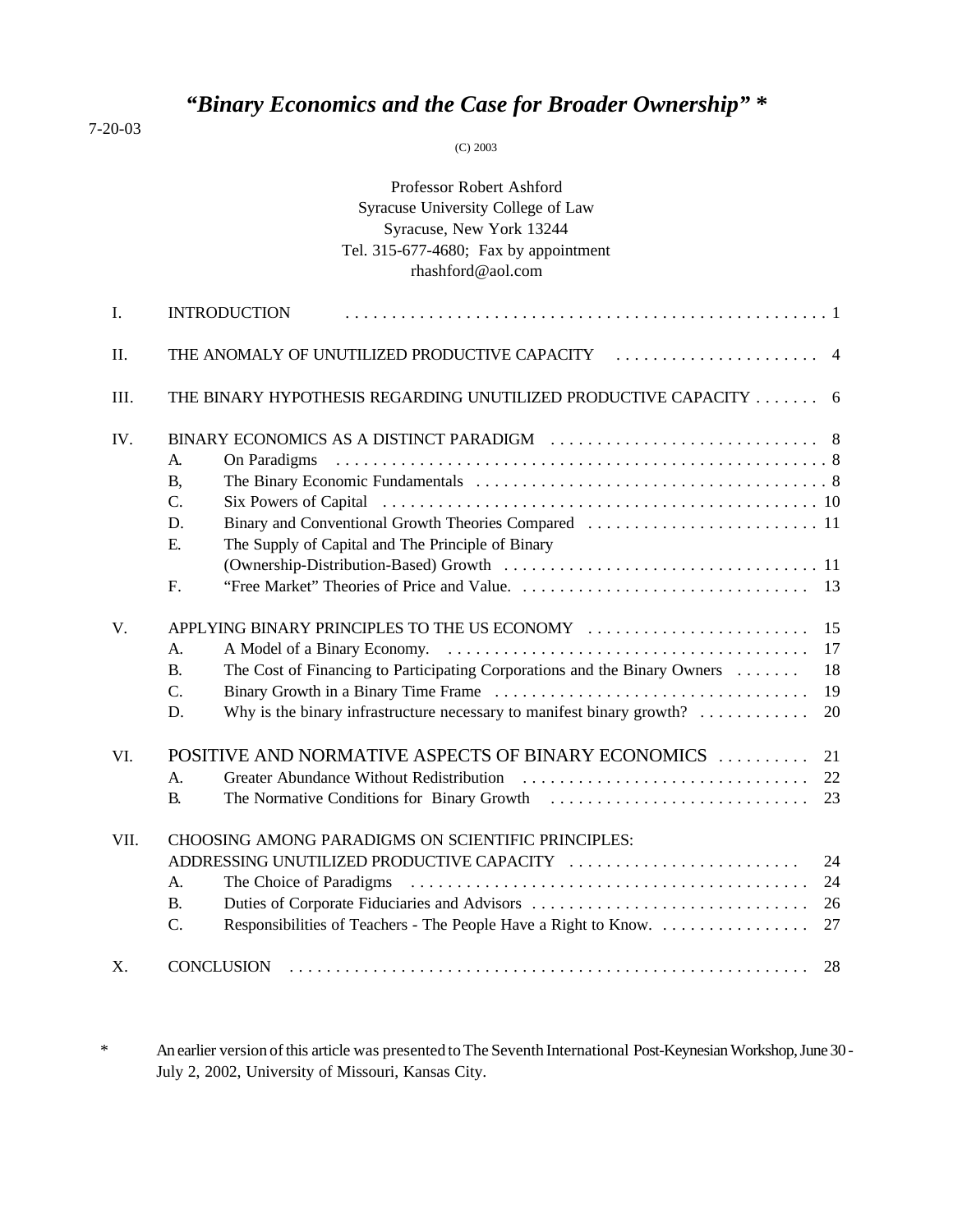# *"Binary Economics and the Case for Broader Ownership" \**

(C) 2003

\* (An earlier version of this article was presented to The Seventh International Post-Keynesian Workshop, June 30 - July 2, 2002, University of Missouri, Kansas City.)

> Professor Robert Ashford Syracuse University College of Law Syracuse, New York 13244 Tel. 315-677-4680; Fax by appointment rhashford@aol.com

### I. INTRODUCTION

Binary economics simultaneously offers a new (1) conception of economics and (2) prescription for establishing a more inclusive, competitive and democratic private property system.<sup>1</sup> It offers a new paradigm for understanding economic efficiency, growth, and justice that is foundationally distinct from classical, neoclassical, Keynesian, and socialist economics. Focusing on a great anomaly left unexplained or poorly explained classical, neoclassical, and Keynesian economics (i.e., the persistence of unutilized productive capacity in a context in which markets are supposedly becoming more efficient) and left unremedied byany approachyet applied,Binaryeconomicsspecificallyoffersbotha foundationally distinct explanation and a market-based solution that promises a means to produce much greater and broadly shared abundance.

As an economic theory, binary economics holds that broad-based capital acquisition on market principles has a potent (but presently untapped) *distributive* relationship to growth that is independent of

<sup>&</sup>lt;sup>1</sup> Binary Economics was first advanced by corporate finance attorney, investment banker, and philosopher, Louis Kelso. See, L.O. Kelso and M.J. Adler, *The Capitalist Manifesto* (1958); L.O. Kelso and M.J. Adler, *The New Capitalists*; (1961) L.O. Kelso and P. Hetter, *Two-Factor Theory: The Economics of Reality* (1967); L.O. Kelso and P.H. Kelso, *Democracy and Economic Power: Extending the ESOP Revolution through Binary Economics* (1986, 1991). The authoritative and most complete source of writings by Louis Kelso (the originator of binary economics) can be found on the web site of The Kelso Institute:  $\langle \times \text{http://www.kelsoinstitute.org} \rangle$ .

Forthe author's presentation of binary economics as a distinct paradigm, see generally,*BinaryEconomics: the New Paradigm,* (1999) with Rodney Shakespeare; "Louis Kelso's Binary Economy," Volume 25 *Journal of Socio-Economics,* pp. 1-53 (1996)(available online at westlaw.com in its jjsocecon data base); "The Binary Economics Louis Kelso: The Promise of Universal Capitalism," 22 *Rutgers Law Journal* 3 (1990) (available online at www-camlaw.rutgers.edu/publications/lawjournal/ashford.htm). "A New Market Paradigm for Sustainable Growth: Financing Broader CapitalOwnership with Louis Kelso's Binary Economics," Volume XIV, *Praxis, The Fletcher Journal of Development Studies*, pp. 25-59 (1998). "The Binary Economics of Louis Kelso: A Democratic Private Property System for Growth and Justice,"Chapter 6 in *Curing World Poverty: The New Role of Property*, (1994), John H. Miller, C.S.C., S.T.D., editor.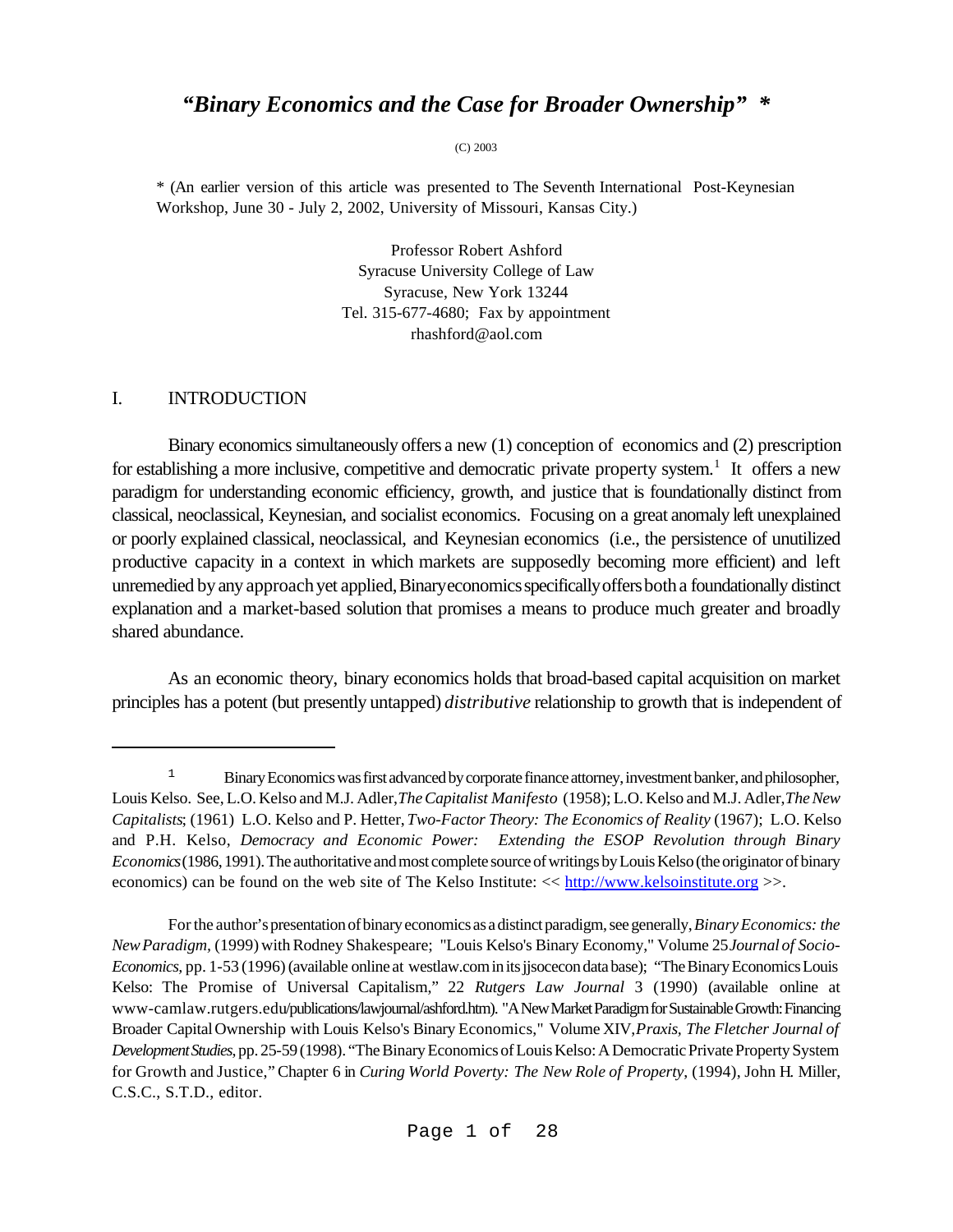productivity gains and governmental strategies to redistribute or regulate demand. (This proposition is known as *the principle of binary growth*). In other words, the distribution of capital ownership is positively related to the employment of unutilized productive capacity and growth in important ways not comprehended by conventional economic theory. Like no other economic paradigm, binary economics (1) reveals important market connection between unutilized productive capacity and wealth concentration, and (2) offers new strategies to achieve the goals of efficiency, broadly shared growth, and economic justice by way of widespread, and eventually universal, individual, capital ownership.

When judged by the principles underlying scientific understanding, the persistence of unutilized capacity along side of unmet needs and wants constitutes a major anomaly in classical and neoclassical theory and a major unresolved controversy in economics as a whole that has divided that discipline into right-wing, left-wing and mixed centrist approaches, none of which has coherently addressed and remedied the situation. According to classical and neo-classical economics, if markets were truly free and efficient (as those theories assume), unutilized productive capacity is an anomaly that should not persist for long; but it has. In classical and neoclassical theory, unutilized productive assets should be sold, even at salvage ifnecessary. Evenbefore theybecome partially or totally unutilized, assets not earning competitive returns for their owners should be sold to those whose rate of return can be enhanced by the acquisition. But contrary to the theory, the unutilized productive capacity persists.

In response to the Great Depression (when the existence of vast unutilized productive capacity became a politically undeniable fact), Keynesian economics was introduced as a major element of government economic policyin the U.S.A. and other Western-style capitalist economies precisely to deal with the persistence of unutilized productive capacity. As a consequence, in practical effect, present economic policy in those economies is a mixed compromise of classical, neoclassical, and Keynesian theory and practice; but none of those theories (alone or in combination) has satisfactorily explained the anomaly of unutilized capacity; nor have they provided an effective strategy or institutional environment to employ the unutilized capacity profitably to promote the full growth potential.

Although they differ in many respects, conventional theories (including classical, neoclassical, Keynesian) share a common, generally unstated assumption: namely that the distribution of capital ownership (as distinguished from the distribution and redistribution ofincome) has no positive relationship to the employment of unutilized capacity and economic growth. Binary economics challenges that assumptionbyassuming that labor and capital are *"independently productive"* and reasoning therefore that the distribution of capital ownership has a potent, positive relationship to the employment of unutilized capacityand growth. Thus, unutilized productive capacity and suboptimal growth (notwithstanding unmet needs and wants) and concentrated ownership are not unrelated phenomena, but rather correlative symptoms of an exclusionary system of corporate finance in which (1) almost all capital is owned by a small percentage of the population, and (2) almost all capital is acquired with the earnings of capital. To remedy this situation, binary economic analysis provides an inclusive, voluntary means by which people previously excluded from efficient capital acquisition are enabled to acquire capital competitively with the earnings of capital using the same institutional techniques and advantages that presently enable wellcapitalized people to acquire capital with the earnings of capital.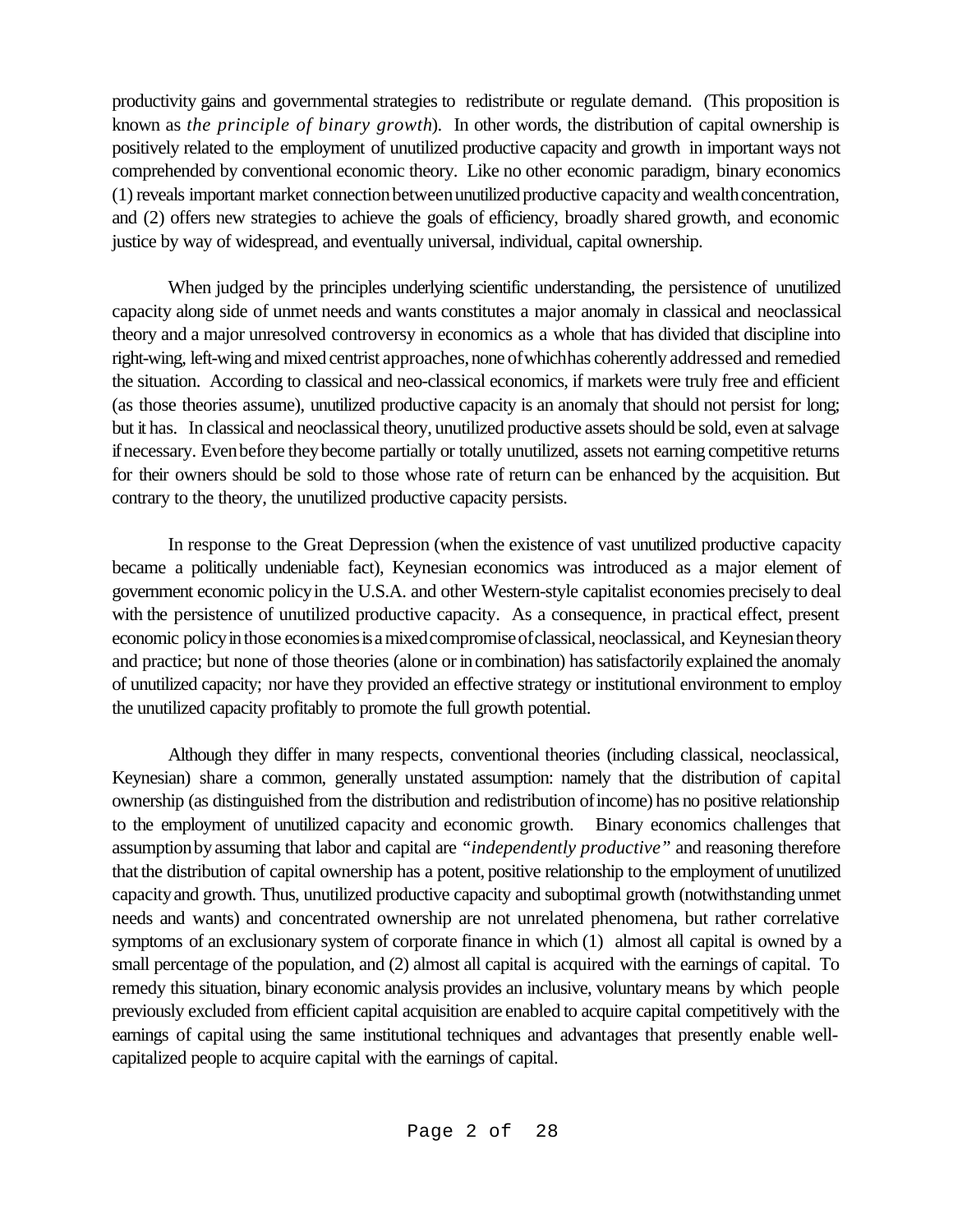Accordingly, by relaxing one unproven (and generally unstated) assumption of conventional economics (the assumption that the distribution of capital ownership has no substantial positive relationship to the employment ofunutilized capacityand growth that cannot be comprehended by productivity or the *re*distribution of income and capital), the anomaly disappears: As a first-order approximation, unutilized productive capacity and suboptimalgrowthare simply the flip side of concentrated ownership. Unutilized productive capacity, suboptimal growth, and wealth concentration are correlative manifestations of the fact that capital

- (1) is *independently productive,*
- (2) contributes far more to growth than results from its substitution for labor,
- (3) routinely returns its investment (or "buys itself") primarily for a relatively small group of existing owners while excluding the vast majority of people from the capital acquisition process and
- (4) is thereby prevented from distributing the consumer income that would provide market incentives to employ its unutilized productive capacity and promote growth.

A number of remarkable implications flow from the principle of binary growth. One practical implication is that much of the capital presently owned by America's three thousand or so largest companies, that historically have returned their inflation adjusted value every five to seven years primarily for existing owners, could do so even more profitably if all people were allowed entry into the capital acquisition process by way of competitive capital acquisition rights. A second implication is that with modest reform of the existing markets for capital acquisition, in an under-capacity producing economy, substantial growth and more broadly shared wealth can be achieved without the involuntary redistribution of income or capital.

When judged by the applicable scientific standards (of workable assumptions, internal consistency and replicable description, predictionand prescription), impartial analysis reveals that, compared to other economic approaches, binary economics provides (1) a superior theoretical explanation for the persistence of poverty and economic deprivation and degradation notwithstanding the unutilized capacity to reduce and eliminate them and (2) a more promising means to employ unutilized capacity and promote growth profitably for the material benefit of all people. The binary approach (1) rests on reasonable assumptions, (2) has internal consistency, and (3) provides plausible descriptions, predictions and prescriptions. Accordingly, based on widely accepted principles underlying the philosophy of science, professional ethics, secular morality, and spiritual values, institutions of higher educationhave a special responsibility to teach binary economics in most contexts where issues of economic efficiency, growth, and justice are taught or considered. Professional ethics governing fiduciaries, advisors and consultants also call for the inclusion of binary economic principles in the positive or normative analysis of those subjects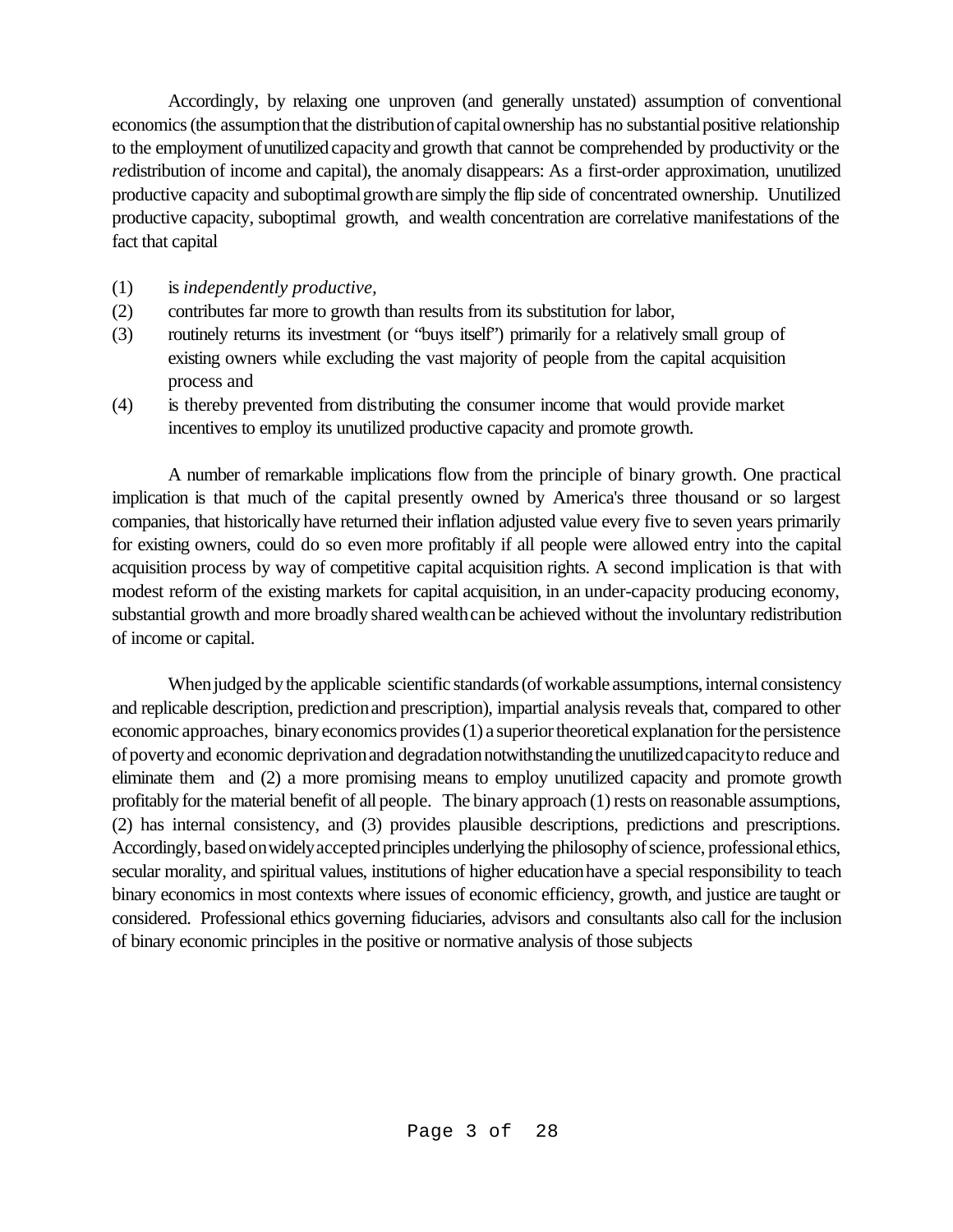### II THE ANOMALY OF UNUTILIZED PRODUCTIVE CAPACITY

Binary economics provides a new understanding and suggests new strategies regarding the persistence of vast (and many would say growing) unutilized productive capacity in markets that are supposedly becoming more competitive and efficient. Particularly noteworthy as a matter of public policy is the unutilized productive capacity of the assets owned by major prime-credit-worthy corporations. In the USA, for example the three thousand largest corporations own over ninety percent of its "investable" capital assets. As a matter of policy, this is where an enlightened approach to corporate economic policy can have its greatest impact on industry, shareholder wealth, working people, and the well-being of every individual.

Thus, if asked to determine the facts, the general counsel of most prime credit-worthy companies would (after completing the due diligence of consulting with all appropriate experts) conclude that their companies (even as they determine the need to effect major downsizings, plant closings, and lay-offs) owned the productive capacity (with available capital assets and labor) to profitably increase output by perhaps 10-20% at lower unit costs if there were only the customers with money to buy what could be readily produced. This would apply not only to consumer goods but also to producer goods, so that within existing unutilized productive capacity, there is the capacity to create even more unutilized productive capacity.

There are of course different definitions of unutilized productive capacity, depending upon the purpose of economic inquiry; but from the perspective of corporate fiduciaries the questionis what business strategy should be pursued to most profitably acquire, employ and dispose of its assets. If some measure ofunutilized productive capacity could be profitably employed, corporate profits and shareholder wealth would increase accordingly. A central question for the corporation and corporate fiduciaries is what approach to unutilized productive capacity will best serve to maximize corporate wealth.

The importance of employing unutilized capacity is also a central issue for people concerned about the welfare of the economically disadvantaged and for government policy makers vested with a responsibility in matters of economic welfare. The unutilized productive capacity of an economy's corporations means a capacity to provide more basic necessities (such as food, clothing, shelter, transportation, and healthcare) and more simple comforts and conveniences, by way of greener and more socially responsible industrial processes and practices. The ever-present threat of plant closings, downsizing, and layoff is a reflection of unutilized productive capacity. Many economic assaults on the environment resulting from destructive production technologies (that continue despite the know-how to ameliorate or replace them with greener technologies) can be understood as reflections of unutilized productive capacity. Despite neoclassical assumptions of diminishing returns, much of the unused productive capacity is generally marked by diminishing unit costs and increasing economies of production made unprofitable only by insufficient consumer demand even at discount prices.

Mainstream economics divides into different schools on the existence, extent, and significance of unutilized productive capacity and what to do about it. These schools offer different guidance to private corporations and public policymakers. Neoclassical economics assumes perfect competition and efficiency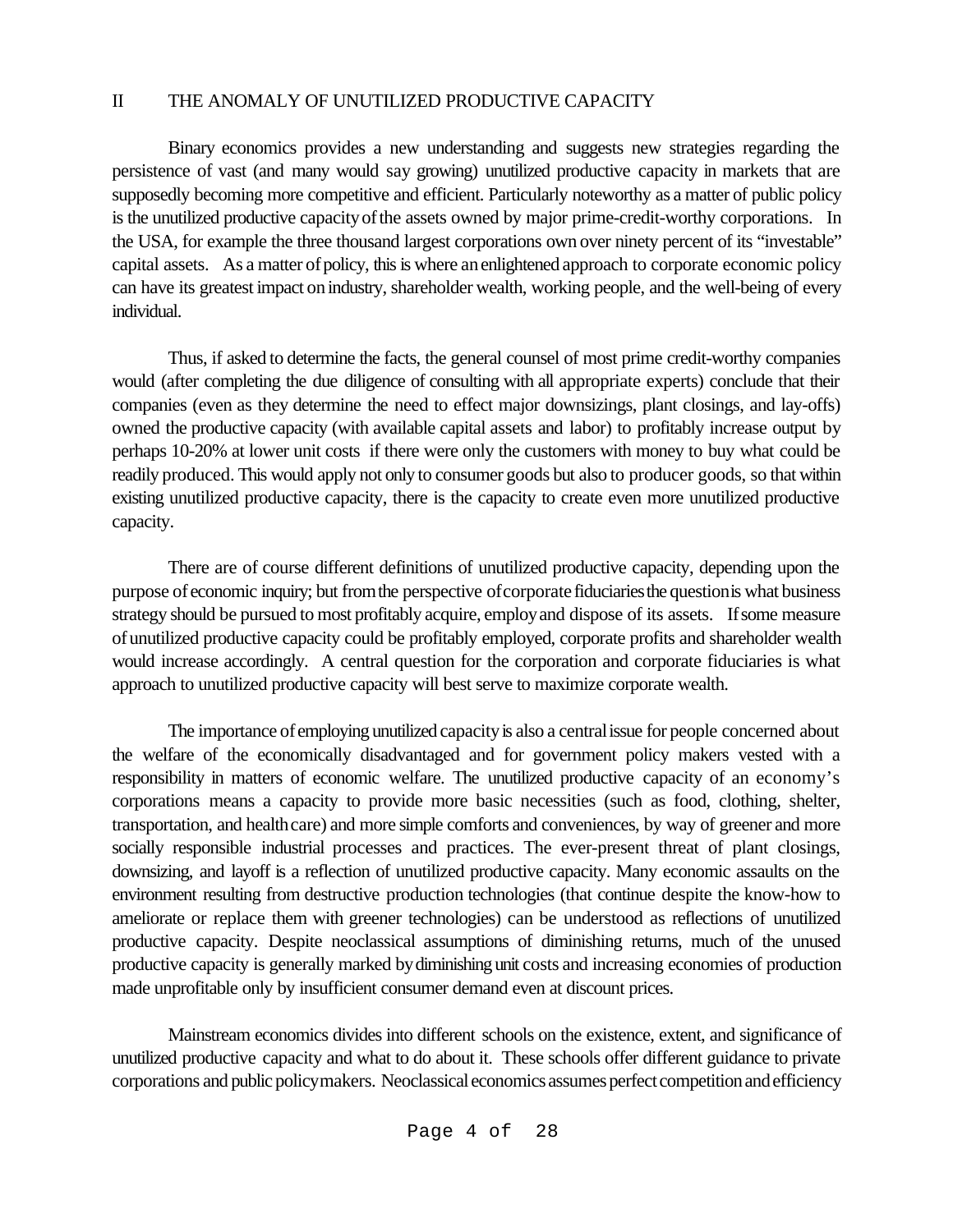as the starting point of analysis. As previously noted, in the world of perfect neoclassical efficiency, unutilized capacity (beyond need for peaks in market demand and an insurance for emergencies beyond the predictable) is an anomaly that should not persist for long. Unproductive assets should be sold, even at salvage if necessary. Even before they become partially or totally unutilized, assets not earning competitive returns for their owners should be sold to those whose rate of return can be enhanced bythe acquisition.

Moreover, according to neoclassicaleconomics, as markets become more competitive, unutilized productive capacity should decrease, not increase. But to most observers, these conclusions are belied by experience. Major companies today boast that they are ready to feed, clothe, and shelter the world if there were only sufficient income to buy what can be readily produced. However true this boast was in the year 2000; it was less true in 1900 and still less true in 1800. Driven by a political ideology that confuses a neoclassical theory of marginal efficiency with an unnamed (but essentially classical) macroeconomic theory of growth, so-called free market reforms have been initiated on the national and international level supposedly to make markets more competitive. Nevertheless, as markets have globalized and supposedly become more competitive, unutilized productive capacityofthe world's major corporation has seemingly, in the eyes of many people, paradoxically have increased rather than decreased. The neoclassical generic solution of simply deregulating markets, without regard for remaining, embedded, institutional advantages (that enrich some while excluding others) is therefore suspect in this context.

According to Keynesian analysis, there is indeed persistent unutilized productive capacity which belies the neoclassical assumptions of near-perfect efficiency: untapped growth potential, unutilized productive capacity and underemployment of labor and capital persist despite classical and neoclassical economic theory to the contrary. Markets are far from perfectly competitive, and their operation results in a persistent shortfall in "effective demand." The result is an endemic under-utilization of people and resources which can be at least partially corrected by government action. But in addressing unutilized productive capacity, the Keynesian analysis attaches no special significance to the distribution of capital ownership. Indeed, Keynes specifically says that in understanding his approach:

"It is preferable to regard labour, including of course, the personal services of the entrepreneur and his assistants, as the sole factor of production, operating in given environment of technique, natural resources, capital equipment and effective demand. This is why we have been able to take labour as the sole physical unit which we require in our economic system, apart from units of money and of time,"<sup>2</sup>

Accordingly, Keynesian analysis

(1) attaches no specialsignificance to the distributionofcapitalownership (because inKeynes's model capital earns no independent income, and has no value apart from labor) and

<sup>2</sup> Keynes, *General Theory of Employment Interest and Money*, Harcourt, Brace & World, Inc. (1936) pp. 213-214.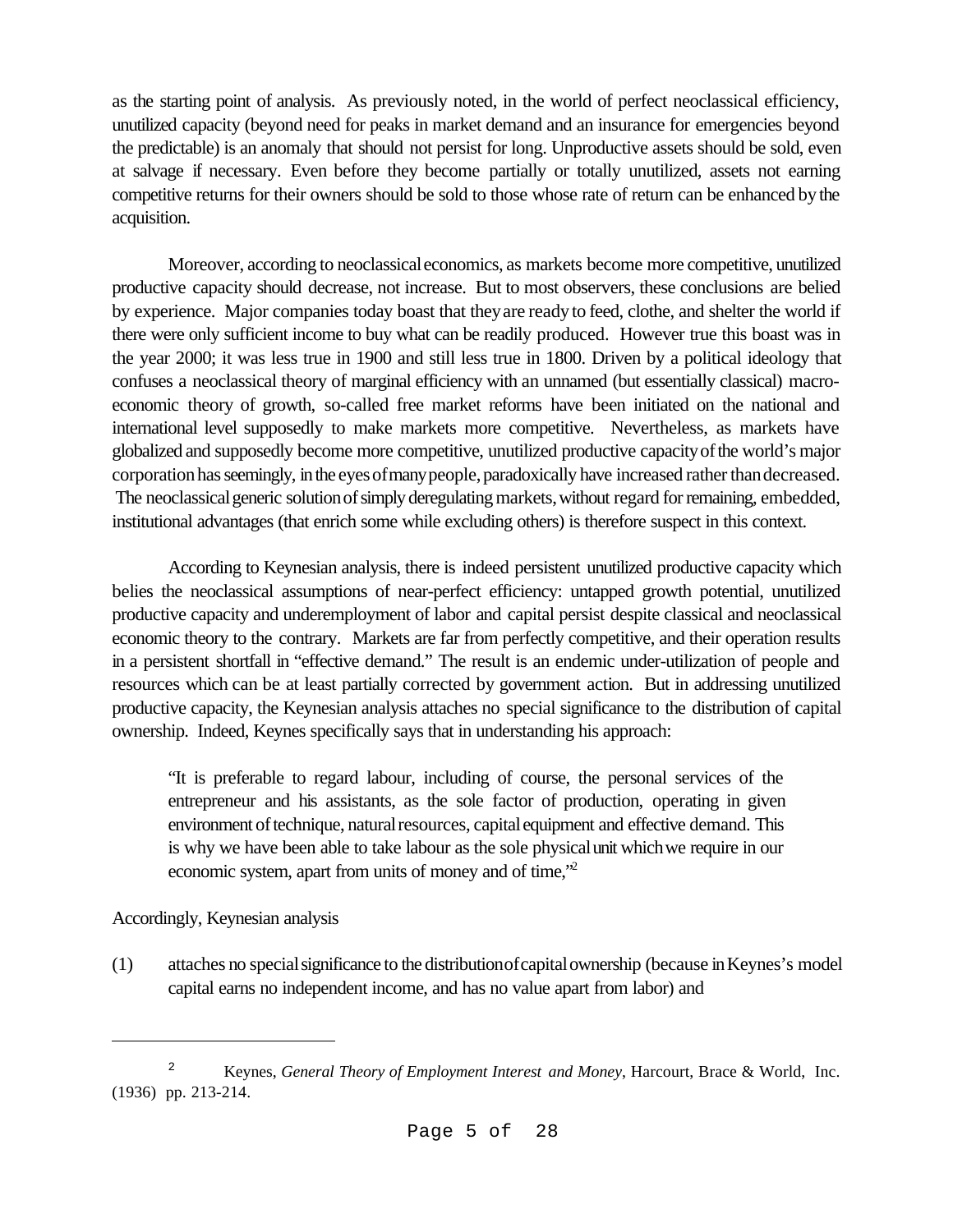(2) by focusing on effective demand, makes no fundamental distinction between the distribution and redistribution of income and capital.<sup>3</sup>

Moreover, although Keynesian strategies may remain a central element in the workings of every major economy, unutilized productive capacity persists and is seemingly growing in the USA and most industrial economies (although we are simultaneously being told that the relevant markets are becoming more competitive).

Nevertheless, although they differ in many respects, all mainstream approaches to unutilized productive capacity share basic assumptions (namely assumptions of  $[1]$  scarcity,  $[2]$  human productivity as the fundamental source of production and growth, and [3] no substantialpositive relationship between (a) the distribution of capital ownership and (b) the employment of unutilized capacity and growth unless the distribution can be shown to increase productivity).

Unutilized Productive Capacity is a Major Anomaly: The existence of unutilized productive capacity is no small anomaly like the apparent orbits of Jupiter or Saturn around the Earth. Theoretically and empirically, the persistence of unutilized capacity challenges the foundation of conventional economic theory, politicaleconomy, the socialsciences and politics. A major aspect of politics involves a debate and contest over the employment of productive capacity (both utilized and unutilized). The economic and political prospects for faster and more broadly shared prosperity are limited by conventional understanding of policies related to unutilized productive capacity.

## III. THE BINARY HYPOTHESIS REGARDING UNUTILIZED PRODUCTIVE CAPACITY

By relaxing the unproven assumption that capital has no potent distributive relationship to growth, the contrary binary assumption (that capital has a potent distributive relationship to growth) provides an alternative explanation for unutilized productive capacity. The binary hypothesis is that unutilized productive capacityand concentrated ownership are the direct market consequences of faulty market institutions and practices that:

- (1) concentrate capital ownership, by effectively excluding market participation by non-owners in the process of acquiring capital with the earnings of capital, and
- (2) therebymonopolize and suppressthe true productive capacityofcapital, bypreventing capitalfrom (a) being acquired more broadly and rapidly, and
	- (b) thereafter distributing to consumers the income to purchase what can increasingly be produced by capital.

<sup>&</sup>lt;sup>3</sup> Note that the Keynesian approach is not in harmony with the law of private property, which sees capital and labor as independent earners, and which necessarily distinguishes between the distribution and redistribution of income and capital.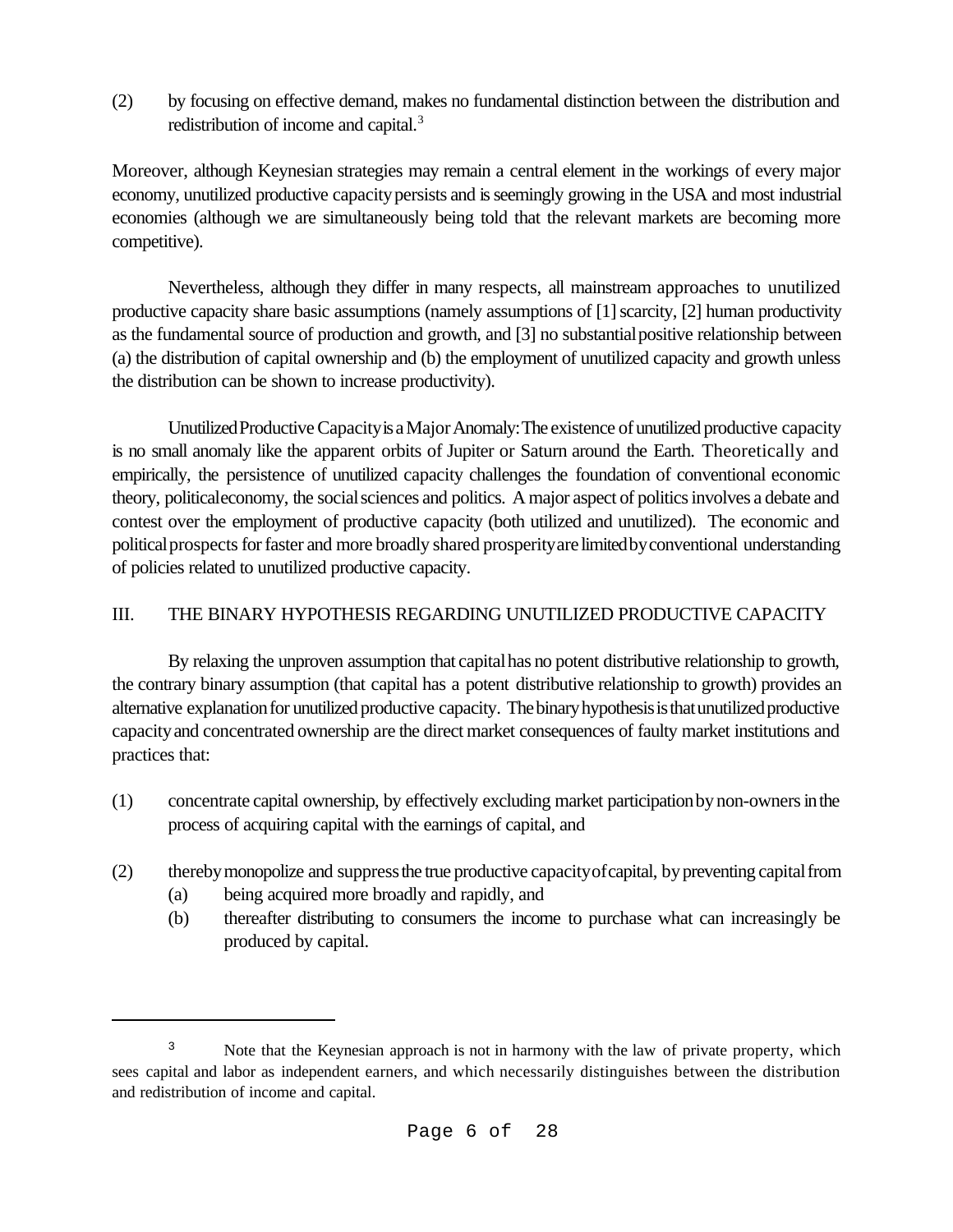According to binary theory, if markets were structured to diffuse ownership voluntarily (by enabling all people to acquire capital with the earnings of capital), then within the time frame of capital investment projections of major U.S. corporations (usually approximately five years) increasing consumer demand (more widely distributed through the acquisition of productive capital) will profitably employ unutilized productive capacity and produce growth.

Demand for capital investment is derivative of demand for consumer goods. It arises in anticipation of future consumer demand.<sup>4</sup> The anticipated future consumer demand, however, must be sufficient to enable the capital to earn a competitive return ("acquire itself" in at a competitive rate). From a binary perspective, in an economy with unutilized productive capacity, because capital is independently productive, its rate of capital cost recovery will increase as it is acquired more broadly by people with more unsatisfied needs and wants. Expressed in other words, in an economy operating at less than full capacity, a voluntary pattern of steadily broadening ownership promises more production based consumer demand in future years and therefore more demand for capital goods in earlier years.

For example, within a period of perhaps five to fourteen years, if members of the poor and middle classes are enabled to compete with existing owners for the acquisition of corporate shares representing the capital requirements of companies worthy of prime credit, these poor and middle-class people would bring to the corporate finance bargaining table a chip not possessed byexisting owners: a pent up appetite for more of the necessities and simple luxuries of life that richer people enjoy. After the capital has paid for itself (repaid its acquisition debt obligations) the earnings of capital acquired by members of the poor and middle class, if paid to them, will distribute more consumer demand than if that capital had been acquired by the wealthy. Had that capital been acquired by existing owners, its income would have been courted for additional investment, but in the context of less consumer demand. In an economy operating at less than full capacity, compared to the investment opportunities that would have existed without the availability of ownership-broadening market mechanisms, the broader market distribution of capital and income generated in a binary economy will create greater investment opportunities for existing owners as well as for the new binary owners.

<sup>4</sup> H.G. Moulton,*TheFormation of Capital*(1975, 1935)(Originally published in 1935 as Publication Number 59 of the Institute of Economics of the Brookings Institution).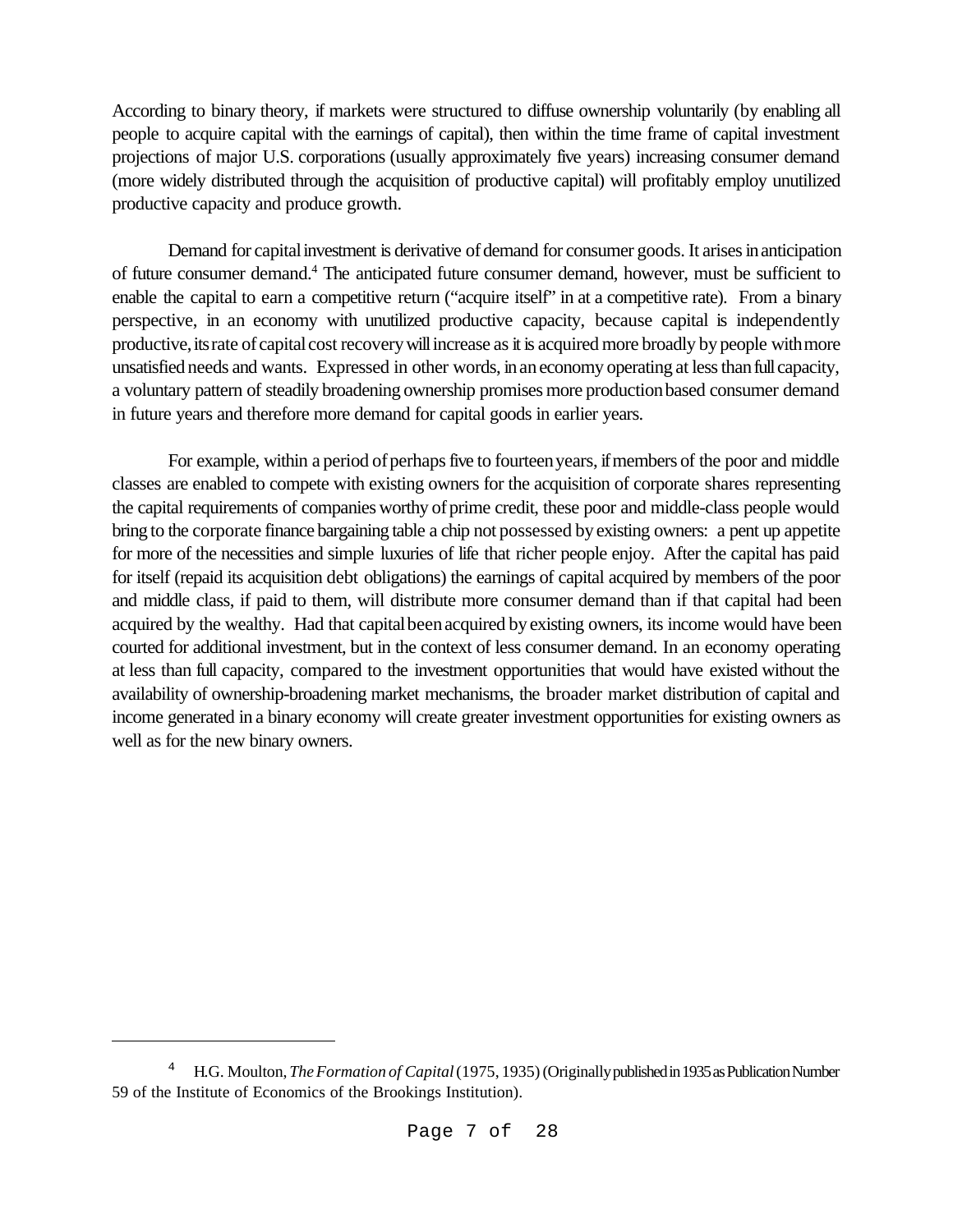## IV. BINARY ECONOMICS AS A DISTINCT PARADIGM

## A. On Paradigms

A paradigm is a way of understanding. Major new paradigms change the way people understand reality.<sup>5</sup> Sometimes they dispel illusions and establish the foundation for major new discoveries. Every day, billions of people see the sun rise and the sun set, but what they see is a grand illusion built on a faulty paradigm resting on the false assumption that the sun and planets travel around the earth. Some principles that were difficult to understand by almost everyone in one era can be taught to grade school children in the next. When the earth-centered paradigm was replaced with the sun-centered paradigm, the foundation waslaid forthe discoveryof Newton's laws (which make no sense in an earth-centered solar system) and all of modern science.<sup>6</sup>

It is important to note, moreover, that alternate paradigms need not be mutually consistent to be useful. Sometimes paradigms complement and supplement understanding, as exemplified by the distinct conceptual contributions to physics made for example by Newton, Planck, Heisenberg, and Einstein. Sometimes paradigms conflict and are yet informative of different aspects of the "same" reality, as in wave theory and particle theory, which are both used to describe the properties of electrons. Indeed, much economic theoryand practice make use of conflicting neoclassical, Keynesian, behavioral, institutionaland other models oftento explain the same behavior. Binary economics should not therefore be excluded from the array of conceptual tools used to understand economic behavior merely because its premises conflict with conventional theory or because it explains supposedly the same economic behavior in a fundamentally different way. Whatever one thinks of the neoclassical and Keynesian paradigms, binary economics will provide important insights regarding the persistence of unutilized productive capacity and howit might be profitably employed to reduce economic deprivation while benefitting everyone.

### B. The Binary Economic Fundamentals

As an economic theory, three related principles can be used to establish binary economics as a paradigm distinct from conventional economic theory:

- (1) labor and capital are *independently* productive;
- (2) technology makes capital much more productive than labor, and
- (3) capitalhasapotent distributive relationship to growthsuchthat the more broadly capitalis acquired the more profitably it can be employed to increase output.

<sup>&</sup>lt;sup>5</sup> People first adopt paradigms, and then perform their theoretical and empirical analysis. Thomas Kuhn, *The Structure of Scientific Revolutions* (2<sup>nd</sup> ed. 1970).

<sup>&</sup>lt;sup>6</sup> Aristarchus of Samos, in a remarkable insight, first proposed the sun-centred solar system in the third century AD. For Aristarchus? work, see T.L. Heath, *Aristarchus of Samos, the Ancient Copernicus* (1913).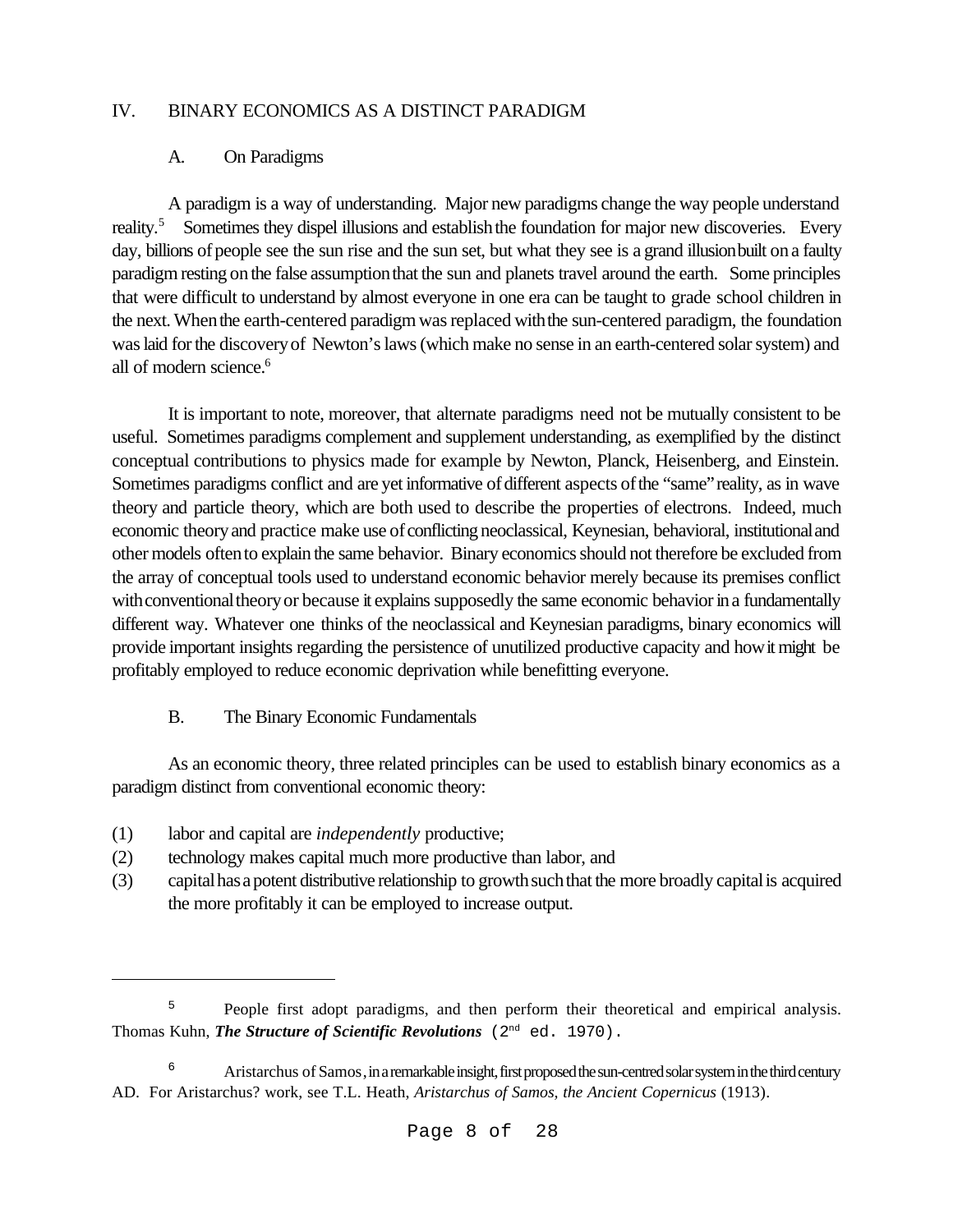Thus, binary economics derives its name from the premise that capital and labor are independent (or "binary") factors of production. Although they cooperate together (just as two people cooperate when working together), each factor does its own work, has its own productive capacity, and demonstrates its own "independent productiveness."

By conceiving of capital as "independently productive," binary economics provides a different paradigm for understanding the relation of capital and labor to increased production and greater abundance? In comprehending this relation, the central concept of conventional economic theory (that capital makes labor more productive) can be illustrated by the example of sawing ten boards in one hour with a hand saw as compared with sawing one hundred boards in an hour with an electric saw. The conventional approach views the human factor as the most fundamental factor of production, and capital as a dependent factor that can be employed to make labor more productive. After all it takes the person to operate the saw, whether manual or mechanical.

However, from a binary perspective, human labor is much more dependent on the non-human factor than the other way around. The sun shines and rain falls without human effort. With help from the sun, rain, and earth (and countless worms and other organisms) vegetation produces oxygen, food, and medicines; animals produce food and medicines, do other work, and provide other benefits. Physical structures and materials support and protect us. Humans make contributions to the process, but their capacity is limited and mostly made by learning to unleash and guide the far greater, independently productive powers of the non-human contributions that are available by discovering and employing the natural laws of creation.

A good example of the independent productiveness of capital (and a better illustration of the relationship between capital, labor and increased production) are revealed by the work of human transportation. Walking can be good exercise and fun; but when it is done for reasons other than its intrinsic worth (as work), it is generally more productive in many contexts, to employ a horse or automobile to do most of the work in transporting people. The horse is capital and is definitely independently productive. It does its own work, even though it must be guided by a person. The same is true of an automobile.<sup>7</sup> Another example is seen in the work of hauling logs: a person can haul one small log one mile in one hour and is exhausted; (1) with a horse, five logs can be hauled twice as far in half the time (yielding a ten-fold increase in output) and (2) with a truck five hundred logs can be hauled forty times as far (yielding a twenty thousand-fold increase in output).

Interms of "productiveness" (which retrospectively means "work done"and prospectively means "productive capacity"), the horse, automobile, and truck do much more than increase the productivity of

<sup>7</sup> Note the choice of the word "automobile" (i.e., self-moving") to express in words the *independent* productiveness of the then marvelous "horseless carriage." In the context of the prevailing economic theory, objections to the binary concept of independent capital productiveness have sometimes been expressed by observations like "capital is not an independent producer becauseit takes the person to operate the capital." However, even though motor cars then did not generally drive themselves without a driver, people thought of them as "self-moving" and therefore independently productive, no less than the horse whose work it replaced and vastly supplemented with work of its own.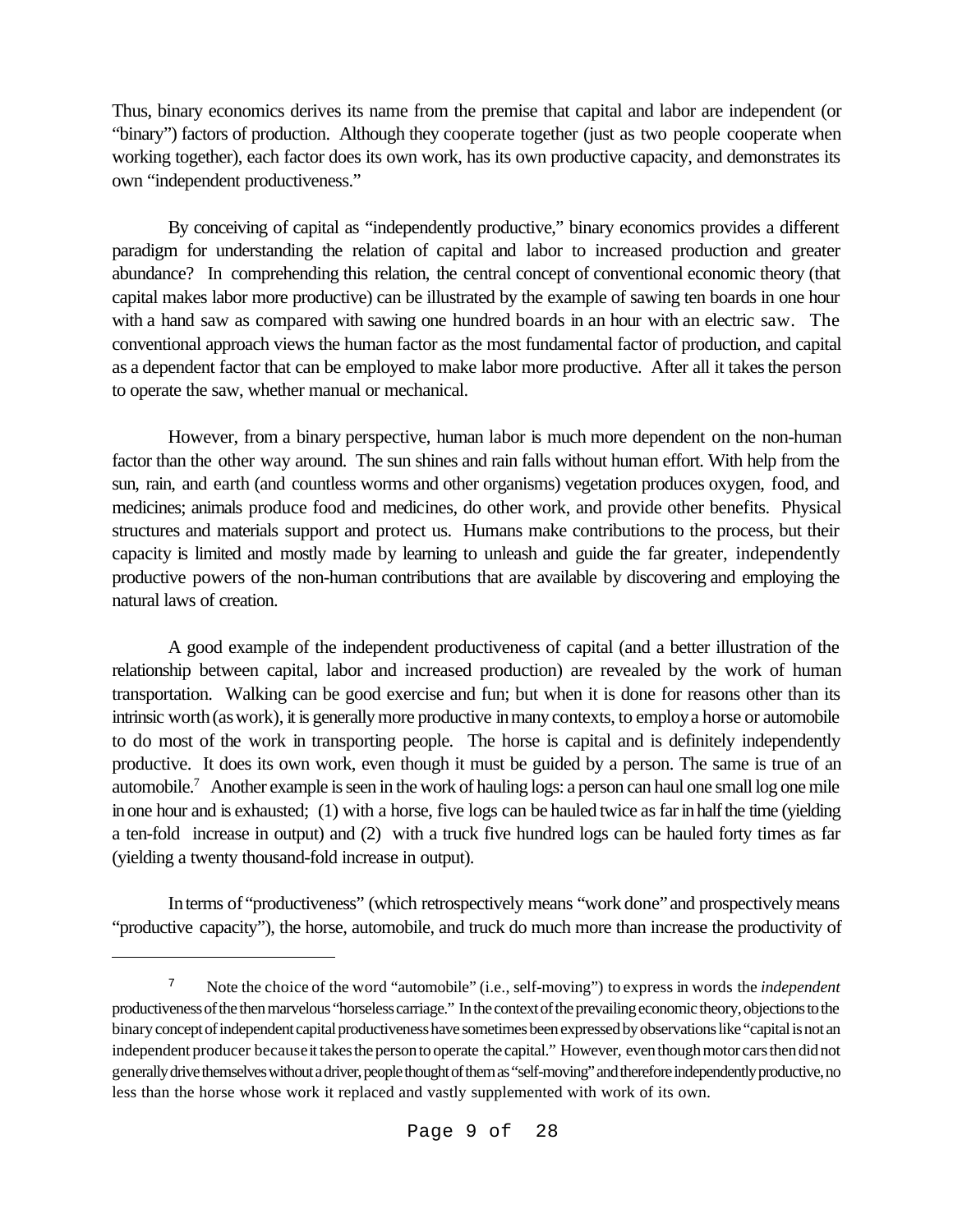the human who rides, leads, and drives them; the horse, automobile, and truck are doing most of the extra work. Looking at how production and productive capacityhas changed since 1776, in countless aspects of work, binary economists maintain that *increased production (growth) is primarily the result of increasing capital productiveness rather than increasing labor productivity*. According to the conventional perspective, the most important function of technology is to make labor more productive. However, from a binary perspective, it is much more important to recognize that technology makes capital much more productive than labor. As would be measured bytheir value intruly efficient markets, a basic strategy in capital investment is to produce more, at lower cost, with more productive capital and less labor. The primary role of capital therefore is both to replace and vastly supplement labor productiveness with increasing capital productiveness rather than to increase labor productivity. Furthermore, capital works on both sides of the economic equation with vastly increased

- (1) productive capacity and production, and
- (2) capacity to distribute income and leisure.

In a private property, market economy, it is the capacity of capital both to do much more work and to distribute much more income and leisure that explains how the distribution of its ownership has a positive impact on the employment of unutilized capacity, capital accumulation, and growth.

C. Six Powers of Capital

Once it is recognized that capital is independently productive, thenitsindependent powers canbe understood and employed consistent with their full economic potential. In reality, capital does far more than make labor more productive, facilitate labor specialization, and enable the profitable employment of more workers. Increasingly, capital is doing proportionately ever more of the work.

Based on careful observation, capital reveals six independent powers. Specifically, capital can

- (1) replace labor (doing what was formerly done by labor);
- (2) vastly supplement the work oflabor by employing capital to do much more of the kind of work that humans can do (such as the greatly increased hauling that can be done employing horses or trucks);
- (3) do work that labor can never do (e.g., elevators lift tons thousands of feet in the air; airplanes fly; scientific instruments unleash forces that create computer chips that cannot be made by hand; fruit trees make fruit while all farmers can do is assist in the process);
- (4) work without labor (as in the case of washing machines, automated machines, robots, and wild fruit-bearing trees);
- (5) pay for itself out of its future earnings (the basic rule of business investment); and
- (6) distribute the income necessary to purchase its output (the logic of double-entry bookkeeping and an expression of Say's Law of Markets).

The first four powers concern what might be considered the "real economy" powers of capital; the latter two are powers that are most clearly revealed in a private property, market economy with a stable credit system protected by a reliable legal system. Each of these ways of contributing to growth (including mere labor replacement, which produces the same output as before, plus leisure), is significant, but only the first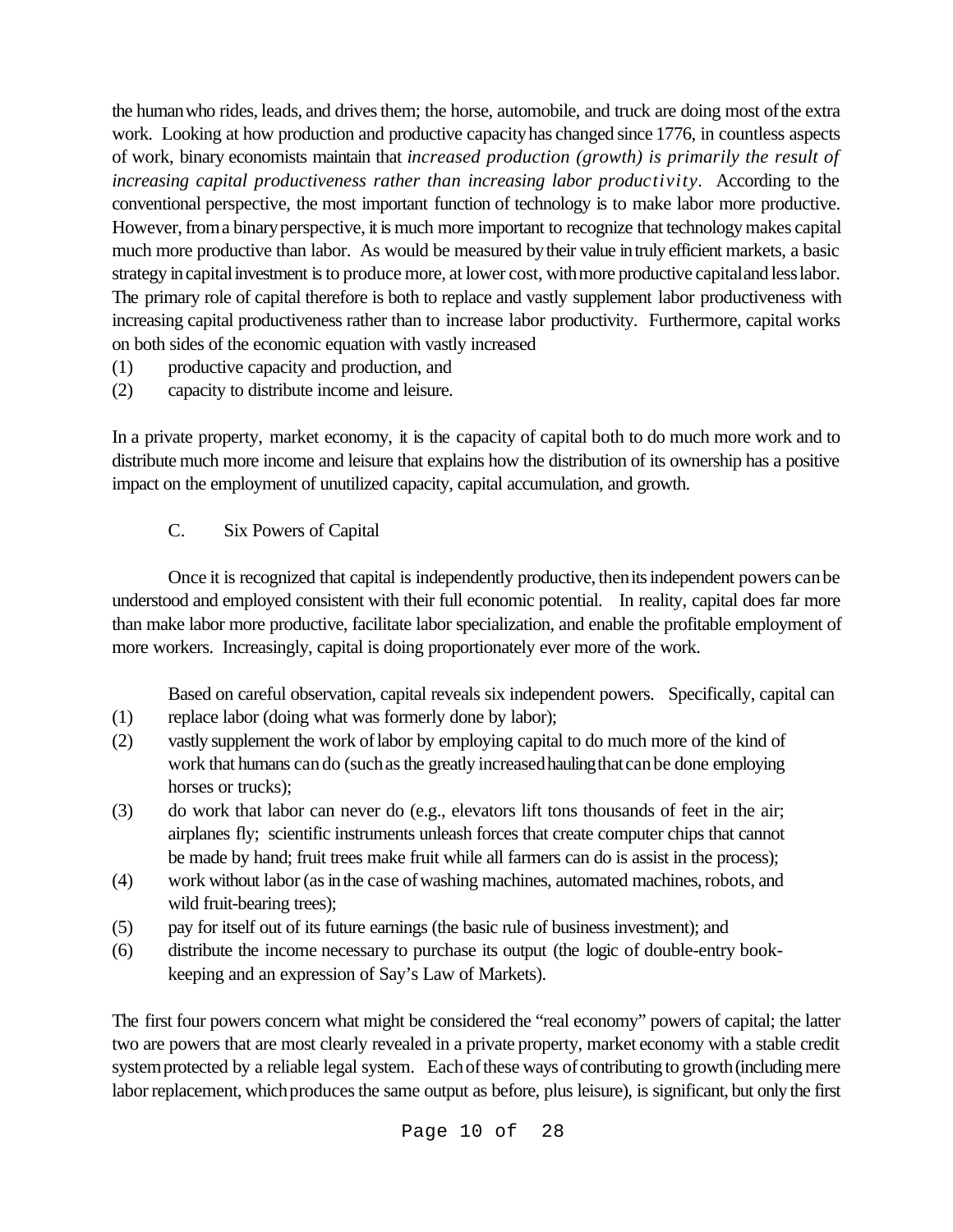directly involves the substitution of capital for labor (marginal or otherwise). Thus, although some economists and policy advocates use marginal efficiency theory as the foundation for a general theory of growth; infact the capital/labor substitution process is only one component ofgrowth(operating *after* the creation of greatly increased productive capacity) and itswealth-enhancing contributionto efficient pricing and resource allocation is limited for reasons discussed below.

# D. Binary and Conventional Growth Theories Compared: The Importance of Ownership

The binary assumption that economic growth is primarily a function of increasing capital productiveness and its distribution stands in conflict with Adam Smith's basic paradigm for growthwhich is grounded in the notion that capital makes labor more productive and enables the profitable employment ofmore workers. This productivity principle is central to neoclassical economics, except that neoclassical theory technically speaks only to efficiency(the efficient employment of people and resources to produce desired goods and services) and not explicitly to economic growth. (Conscientious economists acknowledge that the theoryofneoclassicalefficiencyis nota theoryofgrowth. Everyone could be slowly starving to death on a doomed planet orbiting a dying sun, and yet every transaction might be neoclassically efficient. Nevertheless, frequently the principles of neoclassical efficiency are falsely advanced as a de facto theory growth and distribution in the realms of political economy and politics, and in the policies of major economic and financial institutions that facilitate capital acquisition primarily for existing owners.) Likewise, in advancing his *General Theory* in which, apart from time and money, the unit of labor is the sole physical unit, Keynes explicitly characterized his approach to full employment as founded on a "productivity theory" of capital, which he builds on the productivity theory of wages advanced by Alfred Marshall.<sup>8</sup> In all these conventional approaches to growth, the distribution of ownership is irrelevant unless it affects labor productivity.

# E. The Supply of Capital and The Principle of Binary (Ownership-Distribution-Based) Growth

To repeat for emphasis, the principle of binary growth holds that capital has a potent distributive relationship to growth such that the more broadly capital is acquired the more profitably it can be employed to increase output. This principle follows from the premises that capital is independently and has(relative to labor) a vastly greater capacity to do work and distribute income.

Although resting onanormative conceptionofprivate property(to be discussed later), the principle of binary growth is a factual proposition rather than an assertion of value. The principle is generally true, false, or not subject to being verified or falsified, whether or not it is good, just, or holy for more or all people to be able to acquire capital with the earnings of capital.

The principle of binary growth departs from the market analysis of Adam Smith and all who followed him. Smith understood the value and price of capital to be a function of labor productivity and

<sup>8</sup> Keynes, *General Theory of Employment Interest and Money,* pp. 131-141, 217.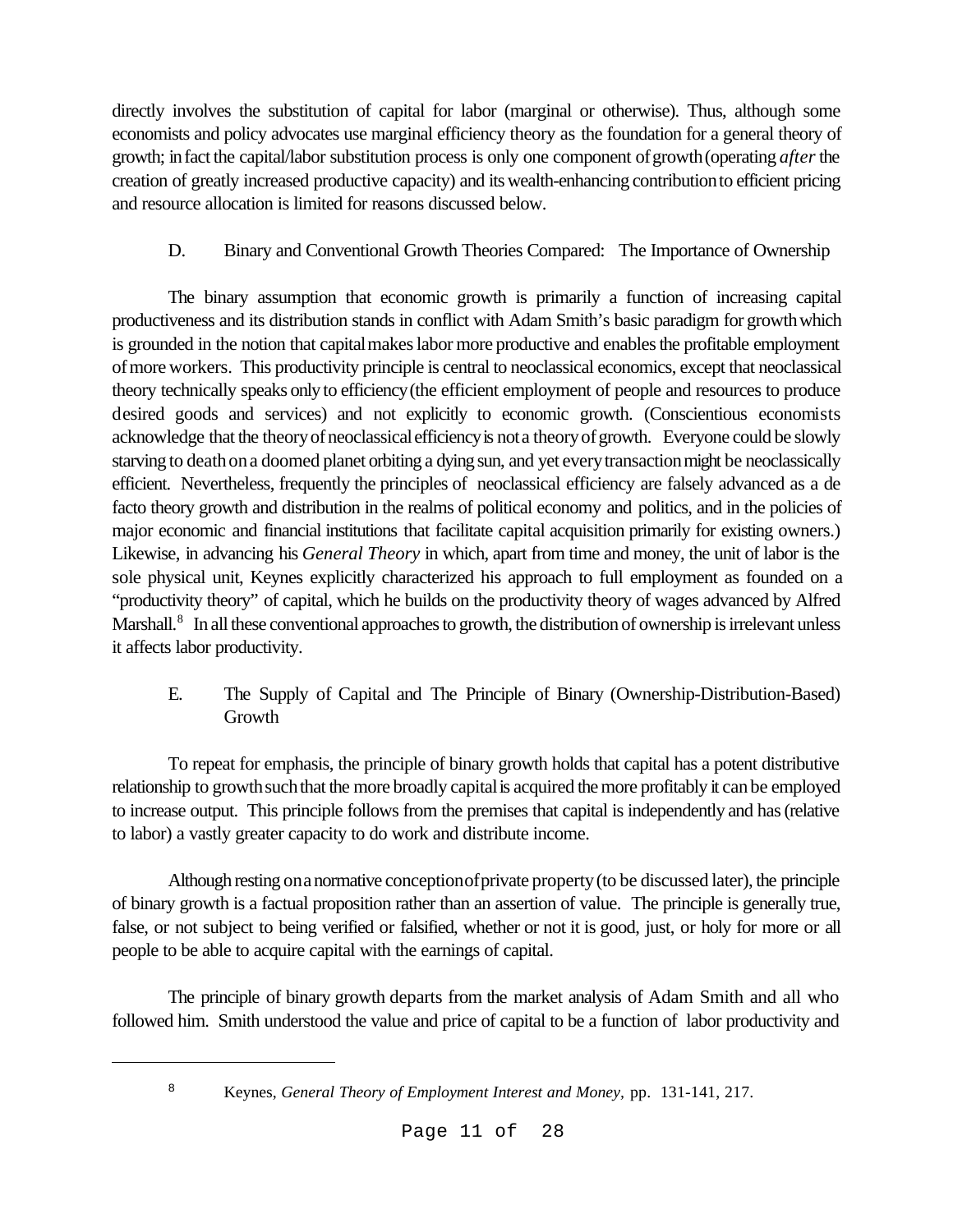the supply of capital; for Smith, the distribution of capital ownership was of no particular significance regarding it price or value unless it affected labor productivity. His analysis reveals no recognition that the market distribution of capital ownership (from very narrow to very broad) could also affect its value and price. The principle of binary growth also conflicts with Keynes's understanding of growth and full employment. As noted, Keynes attached no fundamental significance to the distribution of capital as a determinant of employment, growth, prices, or value. Like Smith, Keynes did not consider that the distribution of capital ownership could directly affect its rate of accumulation or value. Indeed, Keynes explicitly excluded the productive and distributive effects of capital from his analysis:

"For the only reason why an asset offers a prospect of yielding during its life services having a value greater than its initial supply price is because it is *scarce*; and it is kept scarce because of the rate of interest on money. If capital becomes less scarce, the unutilized yield will diminish, without its having become less productive  $-$  at least in the physical sense."<sup>9</sup>

Thus, Keynes contended that capital is valuable because it is scarce and scarce because it must compete with the interest rate on money, and not because it has real productive and distributive capacity of its own. For Keynes, the real productive capacity of capital is not represented as a fundamental, *independent* variable in his model, which is a fancy way of saying it is fundamentally irrelevant.

But binary economists contend that (1) capital is independently productive and (2) the real productive and distributive power of capital is the most fundamental determinant of its full-potential contribution to its growth (accumulation), earning capacity, and value. The realization of the full potential of capital productiveness is significantly dependent on the market structure that determines the distribution of its ownership. Capital is kept scarce by hoarding and suppressing its true productive capacity, thereby making it more expensive to acquire. From a binary perspective, Keynes got it backwards: *the liquidity premium of money is a result (rather than the primary cause) of the scarcity of capital* (note thatfor individuals, the percent of cash to total wealth generally *decreases* as total wealth increases), which is in turn the result of institutional barriers and monopolistic preferences that exclude most poor and working people from acquiring capital with the earnings of capital to finance the fuller employment of people and resources necessary to satisfy more fully their unmet needs and wants.

Because demand for capital is derivative of demand for consumer goods, broader ownership (in an under-capacity producing economy) will produce increasing demand for both consumer and capital goods, thereby increasing capital investment and accelerating rather than decreasing its rate of return despite its increasing supply (or as Keynes might say, despite its "decreasing scarcity"). Thus, rather than assuming an irrelevant status as in Keynesian, neoclassicaland classicalanalysis, the distribution of capital acquisition is central to the rate of capital acquisition and growth according to binary analysis.

<sup>9</sup> Keynes, *General Theory of Employment Interest and Money*, pp. 213.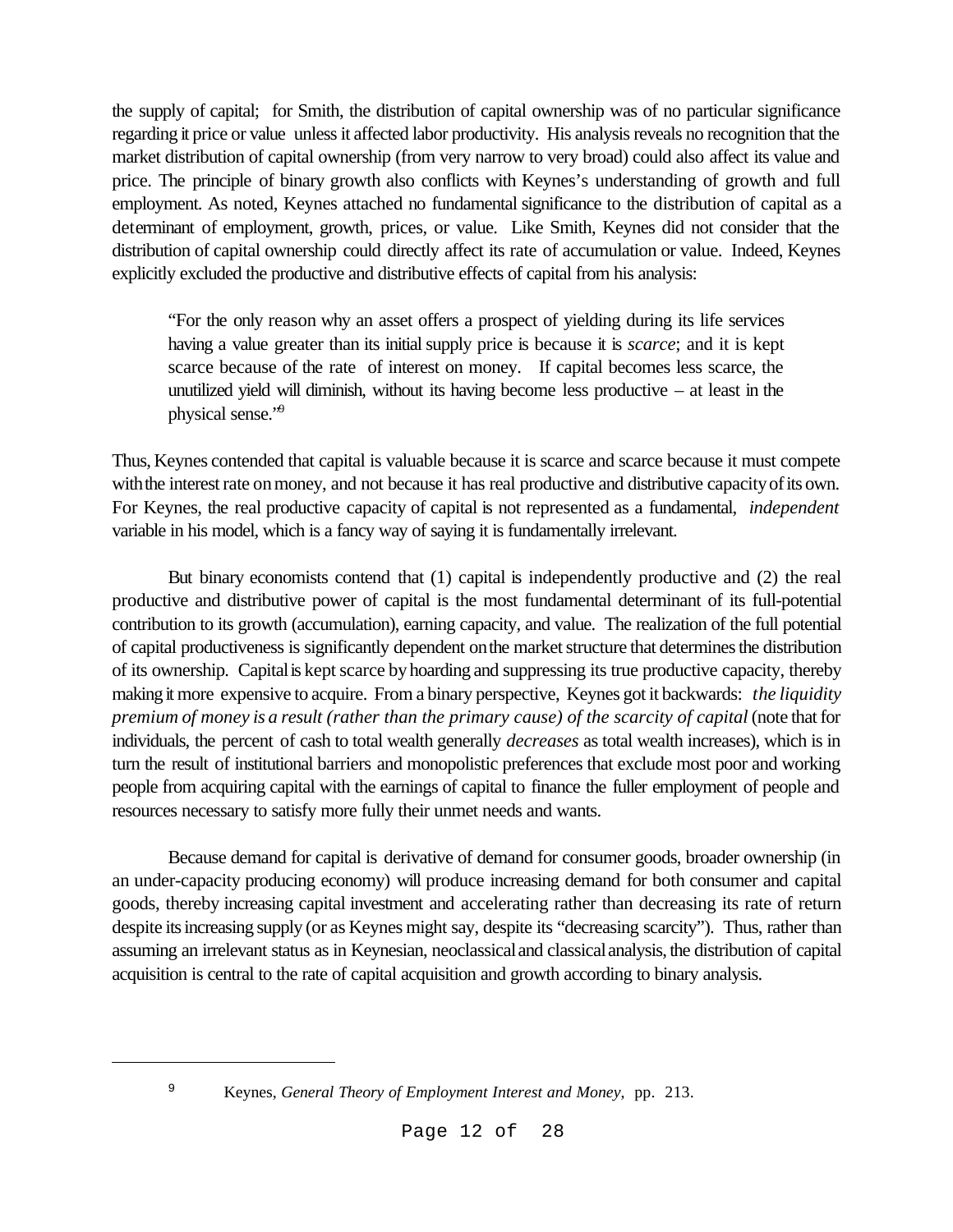### F. "Free Market" Theories of Price and Value.

Also central to understanding whether and how broader ownership increases the rate of growth (and capital cost recovery) is the theory of value and competitive pricing used to analyze the dynamics of a market economy. As to the question of pricing and value, and its relation to efficiency and full employment, the binary perspective is distinct from conventional analysis. Adam Smith believed that human labor was not only the fundamental source of production, but also the only fundamental source of value and determinant of price. Smith conceived of all value and prices of all production as ultimately a function of (1) the cost of labor and capitalto produce it, and (2) the cost oflabor commanded in exchange for it. All of these costs (including the cost of capital) are functions of the individual decision of whether to work or remain idle at an offered wage (which is itself a function of the individual's productivity).<sup>10</sup> In short, the work to acquire anything is an expression of the value to the worker of the thing to be acquired. Conversely, things are worth some functionofthe work people are willing do to acquire them. This is the foundational theory of pricing in the conventional approach to competitive market economics. Keynes's approachis consistent withthe approachof Smith. He spends hundreds of pages to advance an economic system in which, "apart from money and time...the unit of labor ...[is] the sole physical unit..."<sup>11</sup> In such a framework, the distribution of capital as a productive agent of ownership is as irrelevant to prices and values as it is to the supply of capital and growth.

However, once one assumes that capital is independently productive, then the idea that labor is the only source of value and the unit measure of price can be seriously called into question.<sup>12</sup> In a binary

<sup>11</sup> Keynes, *General Theory of Employment Interest and Money*, Harcourt, Brace & World, Inc. (1936) pp. 213-214

<sup>12</sup> Of the classical economists, only Jean Baptiste Say identified Smith's erroneous assumption that capital was not independently productive. Specifically, Say, took issue with Smith analysis as follows:

"To the labour of man alone he [Smith] ascribes the power of producing values. This is an error. A more exact analysis demonstrates ... that all values are derived from the operation of labour, or rather from the industry of man, combined with the operation of those agents which nature and capital furnish him. Dr. Smith did not, therefore, obtain a thorough knowledge of the most important phenomenon in production; this has led him into some erroneous conclusions, such, for instance, as attributing a gigantic influence to the division of labor, or rather to the separation of employments. This influence, however, is by no means inappreciable or even inconsiderable; but the greatest wonders of this description are not so much owing to any peculiar property in human labor, as to the use we make of the powers of nature. His ignorance of this principle precluded him from establishing the true theory of machinery in relation to the production of wealth." Say, J., A Treatise on Political Economy, 1830, 6th American Edition, p. xl-xli. This was not Say's only objection to Smith's approach (see Say, 1830, pp.xli-xliii); but if binary theory is right in holding that capital has both a potent productive *and* distributive relationship to growth independent of productivity, then Say's objection to Smith's human productivity analysis, may come to be recognized as his most important

Page 13 of 28

<sup>10</sup> A. Smith, *Wealth of Nations,* (1776, Random House ed. 1937), pp. 30-37, 50.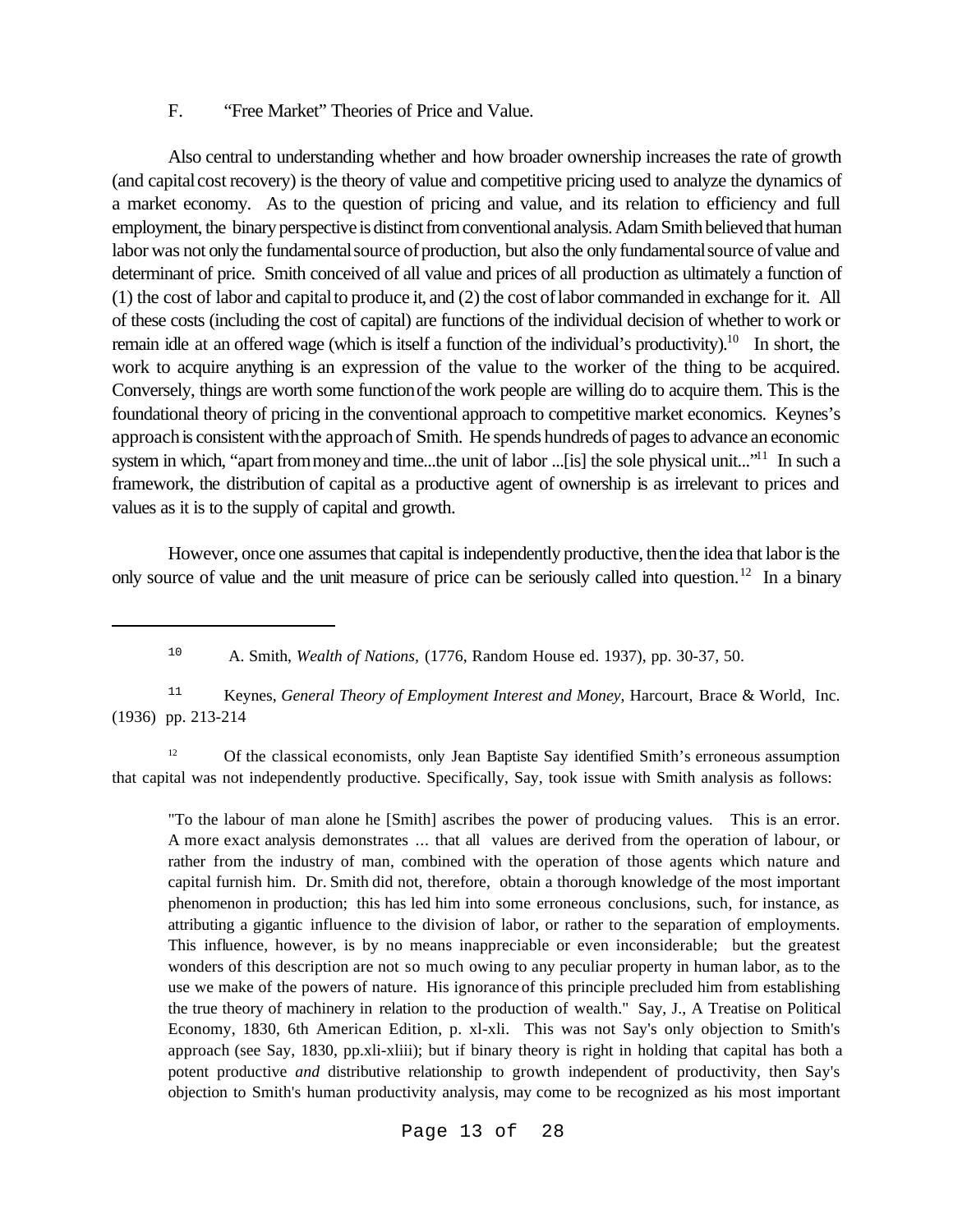economy, the value of goods and services is not only a function of what work people are willing to do to pay for them, but also a function of what work they (as owners) are willing to let their capital do. The person who has no capital and wants logs hauled, will either have to do the work herself or do the work necessary to pay someone (or something) else to do the hauling. In rationalizing a market system of free exchange, this logic is the essence of the labor theory of value; unfortunately, it obscures and denies the vital importance (to the expression of value and the determination of price) of institutions that protect for all people competitive property rights regarding capital. The person who owns capitaland wantslogs hauled can do work and express value as an owner by letting her horse do the hauling. If capital ownership is limited to a few, markets cannot be efficient in their pricing of labor, capital and the goods and services produced by them.

To build on this example, assume an economy without animals or tools, comprised of individuals with an appetite for twenty log-haulings per person per day, but an average individual physical capacity to complete only ten log-haulings per day. In such an economy, most people will have substantial unmet needs and wants no matter howhard theywork. If people continue to haul logs beyond a certain point they will be too tired and have no time to enjoy the fruits of their labor. Nevertheless in a grim sense, given a normal utility function, there will be only as much hauling as "worth while." The price of hauling is the work and is an expression of the worker's (suppressed) appetite and value; and utilityis maximized. Supposedly, Pareto could not be more satisfied. This is also true theoretically in the more complicated economies envisioned bySmithand Keynes. But with the introduction of horses (requiring one person four hours per day to maintain and fully employ) that can haul one hundred logs per day, as a first approximation the amount ofhauling will be proportional to the ownership distribution of horses. Increased production and value will not be expressed by way of increased labor but rather by way of increased and more broadly distributed capital ownership. As a first approximation, the amount of log hauling is likely to double if ten rather than five percent of people are able to acquire horses, and ten times as great if fifty percent can acquire horses. If ownership of the horses is open to all, everyone's appetite for log-hauling may be satisfied. On the other hand, if ownership is monopolized by a few, there will be great unutilized capacity along with great need and want, although people are working as productively as they can. Even if many people are languishing and prematurely dying, human log hauling will continue until hauling is no longer "efficient" (worth while to those without horses). People will theoretically maximize their utility functions, but only some of those utility functions will have a viable, independent variable that represents the productive capacity of capital.

Of course, witha monopoly ofhorses having plenty of unutilized productive capacity and with the leisure to think things through, the owners of the horses (recognizing human desires - values - beyond loghauling) might find it useful to employ their capital (and some workers) to haul more logs than necessary for their personal needs to sell them in exchange for the labor of non owners because there are many forms of work (pleasing to the owners and others) that people might prefer to the heavy work of hauling logs. Whole new labor markets can arise in which most people will be "free" to express their preferences and values by working (or not working) but not byowning; and in each of these new markets, there is capital

critique of Smith's work.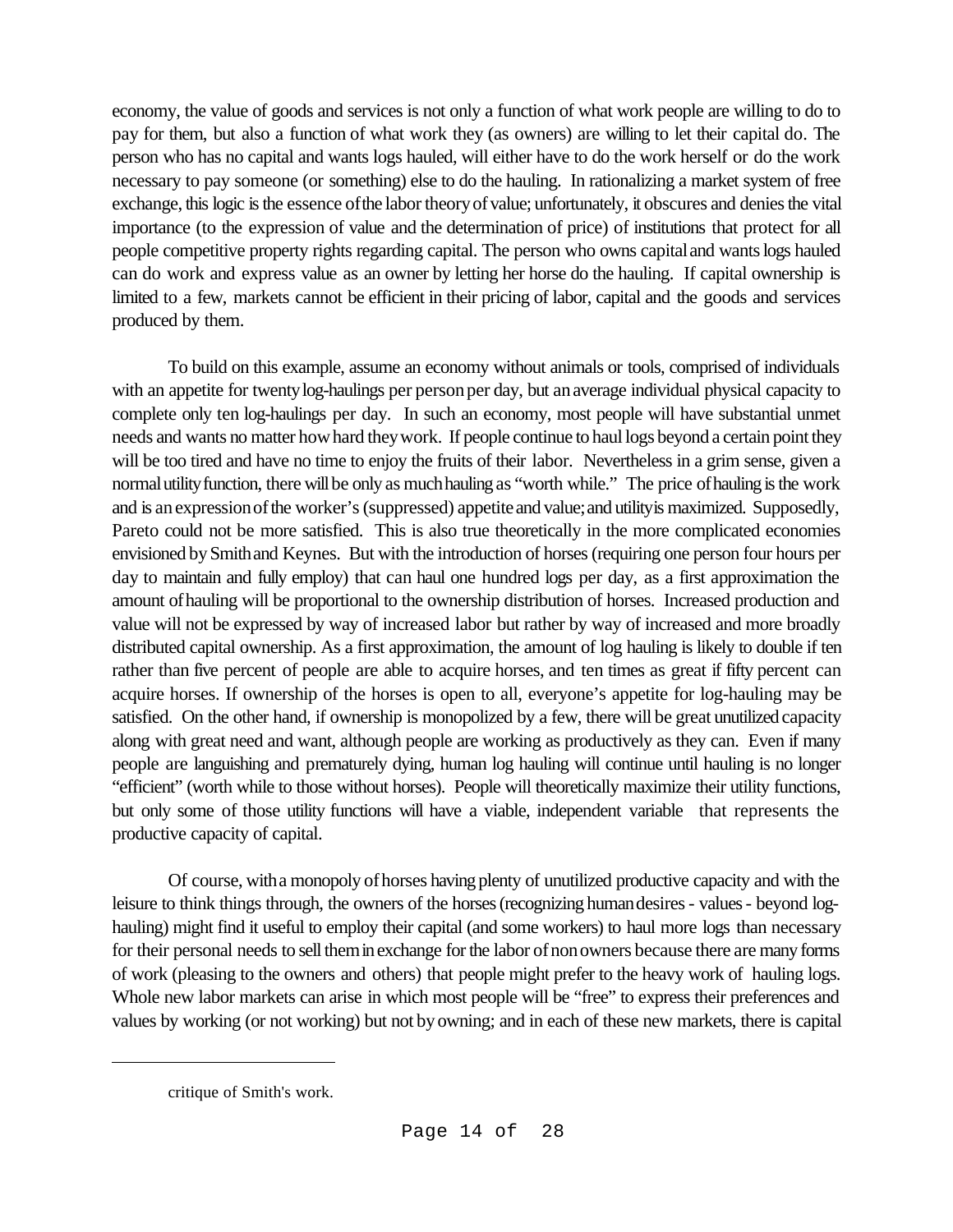ownership to be monopolized so that only a few will be able to do work and express value by owning. In all of these situations, however, non-owners will be "free" to do work for wages and thereby free to express values by laboring, while being excluded as a practical matter from the freedom to do work and express values by way of capital ownership.

Competitive market pricing requires (1) no barriers to entry, (2) voluntary (rather than coerced) exchange, and (3) no monopolization of the means of production. Once it is recognized that labor and capital are independent factors of production and that capital is increasingly the more productive factor, then it becomes clear that broad, essentially universal, individualaccess to capital acquisition is necessary before the presumed theoretical, allocational benefits of efficient pricing can be fully realized.

From a binary perspective,  $(1)$  the technical relationship used in the theory of marginal productivity that governs conventional understanding of the relative employment of capital and labor in production and (2) the factor income shares derived from production are significantly dependent on the distribution of access to capital ownership. In other words, the willingness of a laborer to work at given wage depends on his competitive opportunity to acquire capital with its earnings and thenreceive its full net return. (But without access to the same government-supported infrastructure available to the well-capitalized, the opportunity to acquire capital with the earnings of capital and thereby through ownership to produce goods and express value is not open to most people as a practical matter.) From a conventional economic perspective, in terms of its impact on pricing, capital/labor substitution and employment, and factor income shares, the distribution of access to capital ownership is either irrelevant or of only minor consequence.

## V. APPLYING BINARY PRINCIPLES TO THE USA ECONOMY

The logic underlying the principle of binary growth can be understood and implemented by considering the three thousand largest companies in the USA, and then focusing on a subset comprised of prime-credit-worthy companies. Most of these companies exhibit the frustrating essence of unutilized productive capacity. At diminishing unit costs, they can produce much more of the goods and services people dearly need and want; but there is lacking the consumer spending power to render more production profitable even at greatly diminishing unit costs.

Presently through these corporations, almost all new capital is acquired with the earnings of capital, and much of it is acquired with borrowed money. At the same time, the ownership of this corporate wealth is highly concentrated so that approximately 1% of the people own 50% of the wealth and 10% own 90% ofthe wealth, leaving 90% people owning little or none. Thus, capital returns its value at a rate reflective of its long-term (suppressed) earning capacity as it buys itself for a small minority of the population.<sup>13</sup>

<sup>13</sup> Edward N. Wolff, *Top Heavy: A Study of Increasing Inequality in America* (New York,Twentieth Century Fund, 1995) and Edward N. Wolff, "How the Pie is Sliced: America's Growing Concentration of Wealth," *The American Prospect*, No. 22, (Summer 1995), pp. 58-64.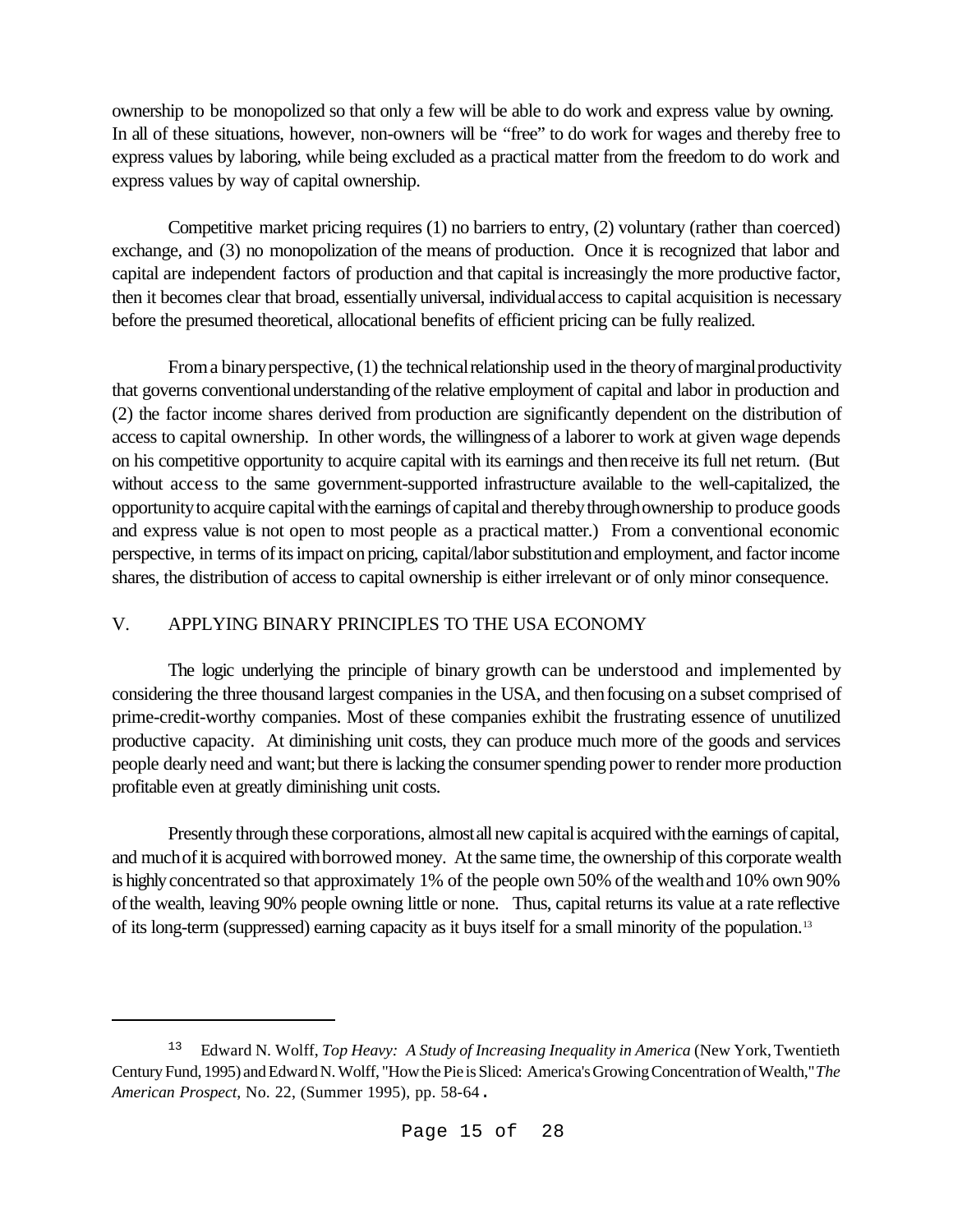If the techniques presently used to enable existing owners to acquire capital with the earnings of capital were opened competitively to all people then, in an economy with underutilized productive capacity, the demand for capital investment would increase as its income is increasingly distributed to would-be consumers with unsatisfied needs and wants. The binary growth potential in this situation can be understood as a manifestation of the law of supply and demand within a "binary time frame"--the time expected for well-managed capital to pay for its acquisition costs (a period usually no longer than five to seven years) and then to begin earning a net income for its owners. In conventional terminology, this is a time period in which capital investment is variable rather than fixed. Demand for capital goods is derivative of anticipated demand for consumer goods in a future period. The broader pattern of capital acquisition in a binary economy will structure more production-based consumer demand in the future period, and therefore provide market incentive formorecapitalinvestment inthe earlier period. Admittedly there would be a gestation period (a period somewhat shorter than the capital cost recovery period, and determined by the horizon for capital investment planning) before the distributional growth effects would become noticeable; but as will be explained, their cumulative effect over time may be remarkably significant.

To acquire capital with the earnings of capital, well capitalized people use (1) the pre-tax earnings of capital, (2) collateral, (3) credit, (4) market and insurance mechanisms to diversify and reduce risk, and (5) a monetary policy intended to protect private property. The same institutions and practices that work profitably for well-capitalized people can also work profitably for all people. Moreover, in an economy operating at lessthan full capacity, if capital can competitively pay for its acquisition costs out of its future earnings primarily for existing owners, it can do so even more profitably if all people are included in the acquisition process.

Accordingly, to enable all people and major, prime-credit-worthy corporations to capitalize on the potent distributive relationship between voluntary ownership-broadening capital acquisition and growth, a binary economy requires only modest reforms to open the market infrastructure governing corporate finance so that all people (not merely a minority of the people) are vested with competitive capital acquisition rights to acquire capital with the earnings of capital.

Combining the salient principles of (1) the Homestead Acts (intended to broaden land ownership), (2) the employee stock ownership plan (ESOP) technique of corporate finance, which uses tax exempt, limited liability trusts (as fiduciary agents for employees) to acquire shares of employer stock with nonrecourse credit, (3) a market for capital credit insurance (such as that profitably provided by the Federal Housing Administration), and (4) a return of the Federal Reserve to its original Congressional mandate under Section 13 of the Federal Reserve Act to allow for the discounting of eligible productive private credit, <sup>14</sup> binary economic strategies offer an entirely voluntary means that enable major prime-credit-

<sup>14</sup> Louis O. Kelso and Patricia Hetter Kelso, *Democracy and Economic Power: Extending The ESOP Revolution ThroughBinaryEconomics(1991)*. For a consideration of binary economics and monetary policy see Kelso and Adler, *The New Capitalists: A Proposal to Free Economic Growth From the Slavery of Savings*(1961). See also Norman G. Kurland, "The Federal Discount Window," *Journal of EmployeeOwnershipLaw andFinance* 131 (1998) and Norman G. Kurland, "A New Look at Prices and Money: The Kelsonian Model for Achieving Rapid Growth Without Inflation," 30 *Journal of Socio-Economics* 495 (2001).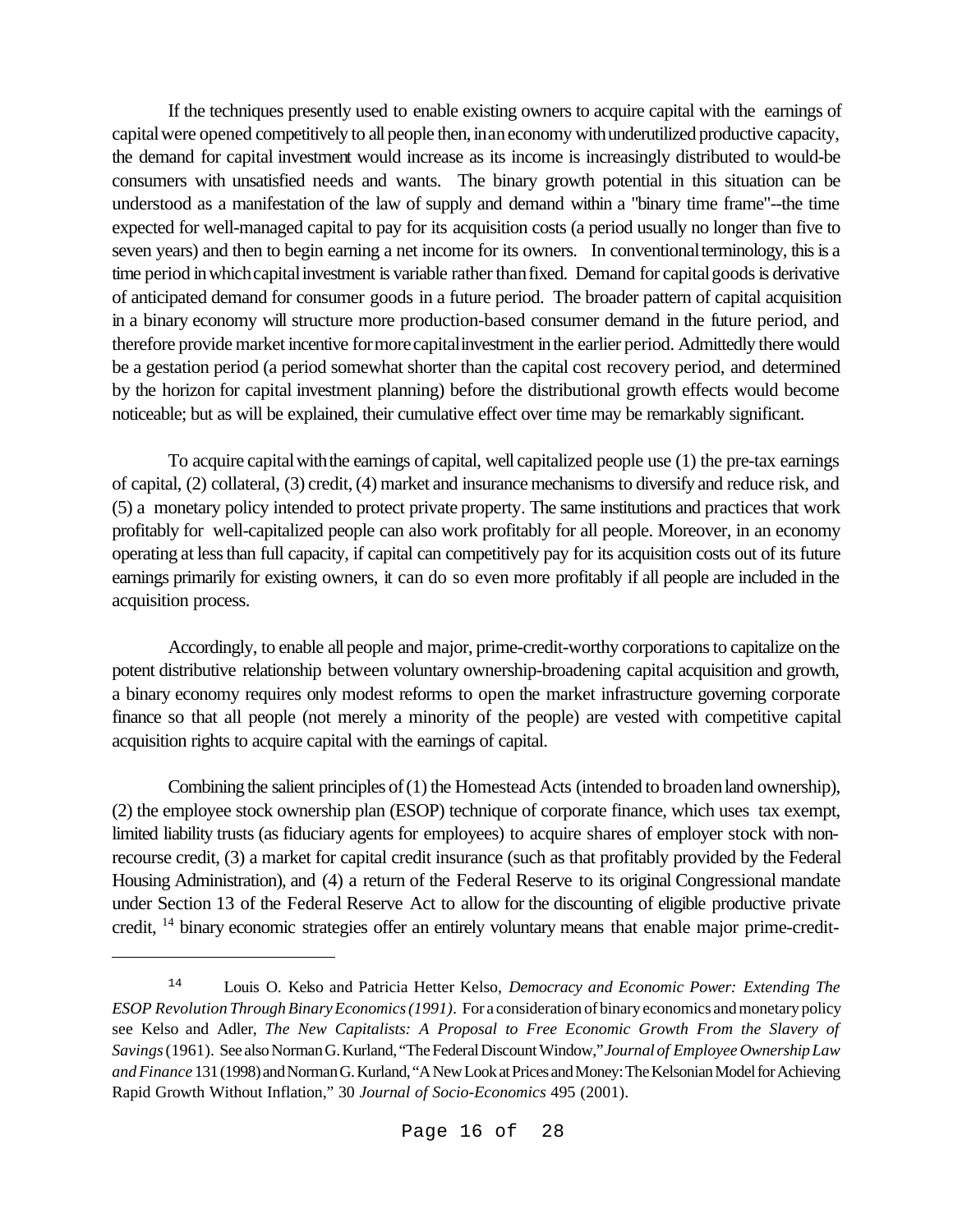worthy companies to meet any portion of its capital requirements while simultaneously enabling their employees, customers, neighbors and others to acquire (with non-recourse credit) full-dividend shares of the participating companies which would pay their full return (net of reserves for depreciation research and development to maintain the competitive productive capacity of the capital) first to retire the acquisition loans and then to provide a capital source of income to supplement wages and welfare benefits.

## A. A Model of a Binary Economy.

The dynamic operation of a binary economy can be modeled with six basic institutions: (1) Prime Credit-worthy Corporations, (2) Capital Ownership-Broadening Trusts, (3) Banks, (4) Private Capital Credit Insurers, (5) the Capital Diffusion Reinsurance Corporation (the only new entity, modeled after the Federal Housing Administration), and (6) the Federal Reserve. Figure 1 (page 18) shows an ownershipbroadening "binary financing" transaction consummated with the voluntary participation of each of these entities. Figure 1 may be seen as a single binary financing transaction or the aggregate representation of all such transactions. In a binary economy, in addition to their usual means of acquiring capital assets (borrowing, retained earnings and sale of shares), prime-credit-worthy corporations could raise the funds toacquire capitalassets byselling specialfull-dividend commonsharestoaCapitalOwnership-Broadening Trust (for the benefit of employees, customers, neighbors and others), paid for with a bank loan to the Trust, insured by a capital credit insurer and reinsurer, and discounted (at a rate of 99.75%) by the Federal Reserve. Once the capital acquisition loan repayment obligations are met, the full net capital earnings (net ofreservesfor depreciation, researchand development) would be paid to the binaryownersto help enable them to meet their needs and wants and to provide the basis for increased investment and production.<sup>15</sup>

<sup>&</sup>lt;sup>15</sup> The full payout of capital earnings (net of reserves for depreciation, research and development) is essential to enable poor and working people to acquire capital with the earnings. If the capital earnings of poor and working people are taxed or retained bythe corporation, the capital will not be able to repay its acquisition cost at a competitive rate and willnot distribute needed income to provide for their needs and support sustained growth.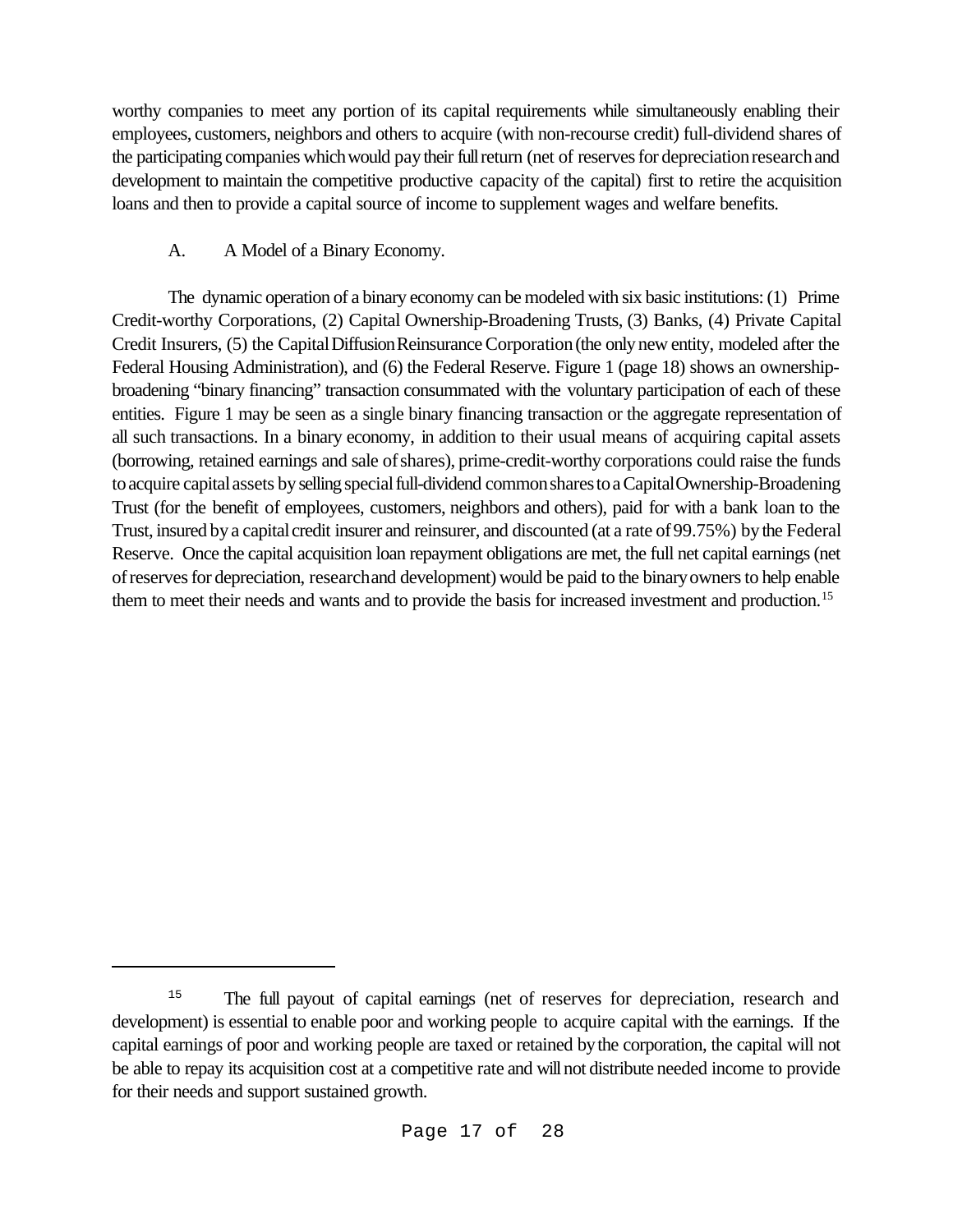### Figure 1

# General Theory Diagram

Term tostallment Loan



Source: Kelso & Kelso (1986). Reproduced with permission

### B. The Cost of Financing to Participating Corporations and the Binary Owners

Based on the profitable capital credit experience of the FHA, the customary bankers spread, and the estimated administrative costs of Federal Reserve discounting, the combined cost of binary financing to the corporation and the beneficiaries will not under most economic circumstances exceed the following: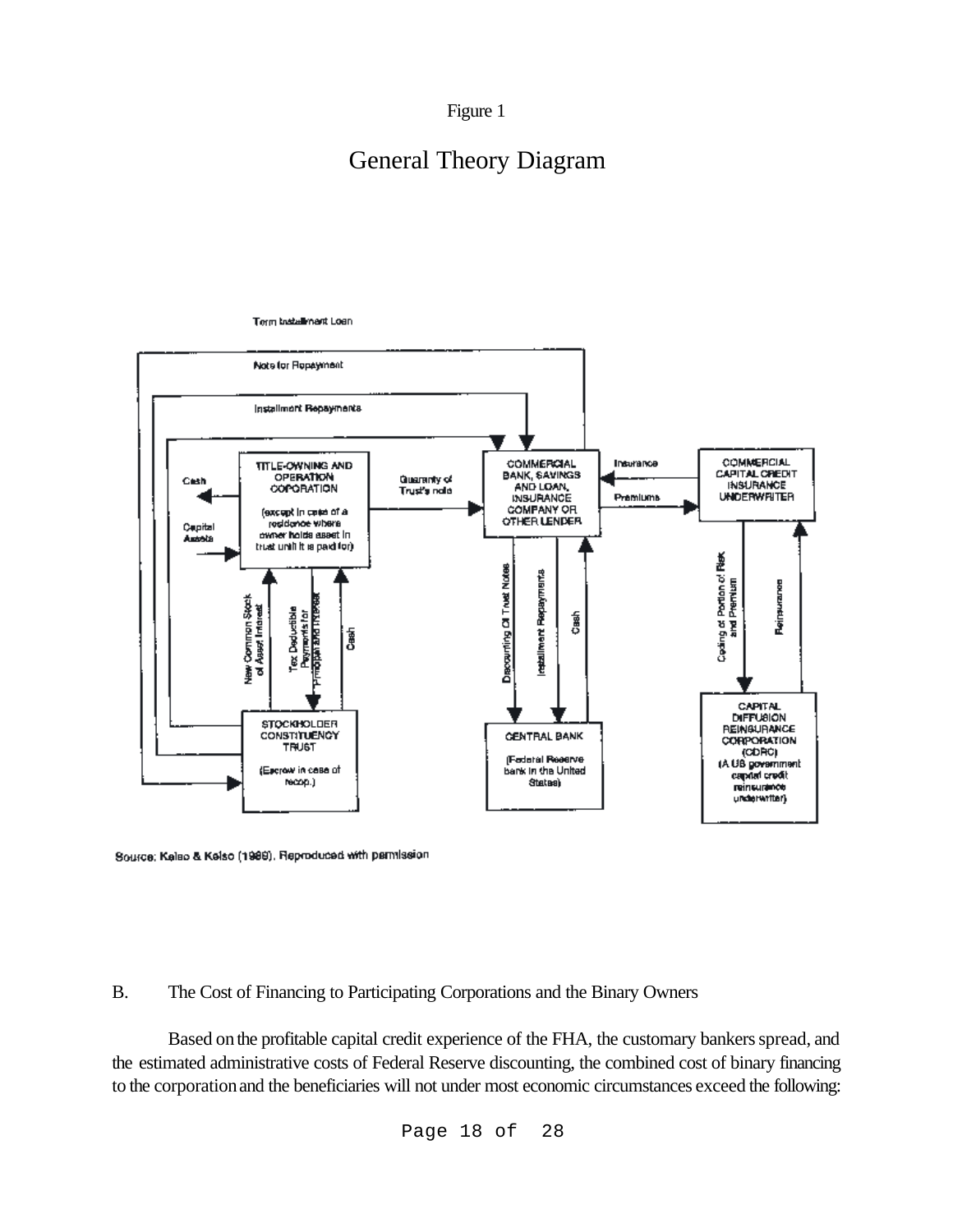| 1. | Capital credit insurance        | 2%               |
|----|---------------------------------|------------------|
| 2. | Customary banker spread         | $1 - 2\%$        |
| 3. | <b>Federal Reserve Discount</b> | $0.25\%$         |
|    | Total                           | $3.25 - 4.25 \%$ |

The reason underlying the low interest rate is that monetized credit does not use existing financial savings as the source of the loan and thus does not require earning a competitive compensation rate for their use. The estimated cost of capital credit insurance might be questioned, but it could even be doubled and still provide a competitive interest rate in many instances.

## C. Binary Growth in a Binary Time Frame

Figure 2 (page 20) illustrates the distributive, growth-sustaining feature of an ownership-broadening binary economy. For simplicity, Figure 2 assumes a seven-year cost recovery period for capital investment, and it shows the number of years of annual acquisitions that will have paid for themselves over time. The figure assumes that in every year after the implementation of the binary economy, some number, N, of an economy's largest prime credit-worthy companies have profitably utilized binary financing to acquire in the aggregate some percentage, X, of their capital investments. Assume also that the capital credit insurance is properly priced to pay for those financings that fail to repaythe acquisitionloans so that N and X are net of those failures. Assume also for simplicity, as a first iteration, that N, X, and the rate of return on capital remains constant throughout the period.

Although beginning slowly, the broadening distribution of capital ownership and income will increase steadily and thereby provide the basis for binarygrowth. Each year after the initial cost recovery period of the most productive capital, more binary capital will have paid for itself and will begin distributing capital income to members of the poor and middle class. Consistent with the conservative assumption of a seven-year capital cost recovery period, Figure 2 shows the steady growth in annual capital acquisitions. In the eighth year, the first annual acquisition of capital will have paid for itself and will begin paying its full return to the new binary owners. In the ninthyear, the second annual capital acquisition will be fully paid for and will therefore begin paying its full return to the new binaryowners. In fourteen years, 50% of the annual capital acquisitions will have paid for themselves, and will have begun paying heir full annual return to the new binary owners. In the 28th year, 75% of the acquisitions willhave paid for themselves; and so on. In the long run, the linkage between supply (in the form of the incremental productive power of capital) and demand (resulting from the widespread market distribution of capital income to consumers) approaches 100%. The more binary financing that is undertaken, the greater the distributional growth effects.

In an economy operating at less than full capacity, to maintain market share in the projected growing economy, producers willhave to increase production and productive capacity (more fully utilize existing capacity and create more capacity). Because demand for capital goods is derivative and anticipatoryofdemand for consumer goods, the broader distributionof capital income should be reflected in increased capital spending within the time frame required to acquire and employ the added capital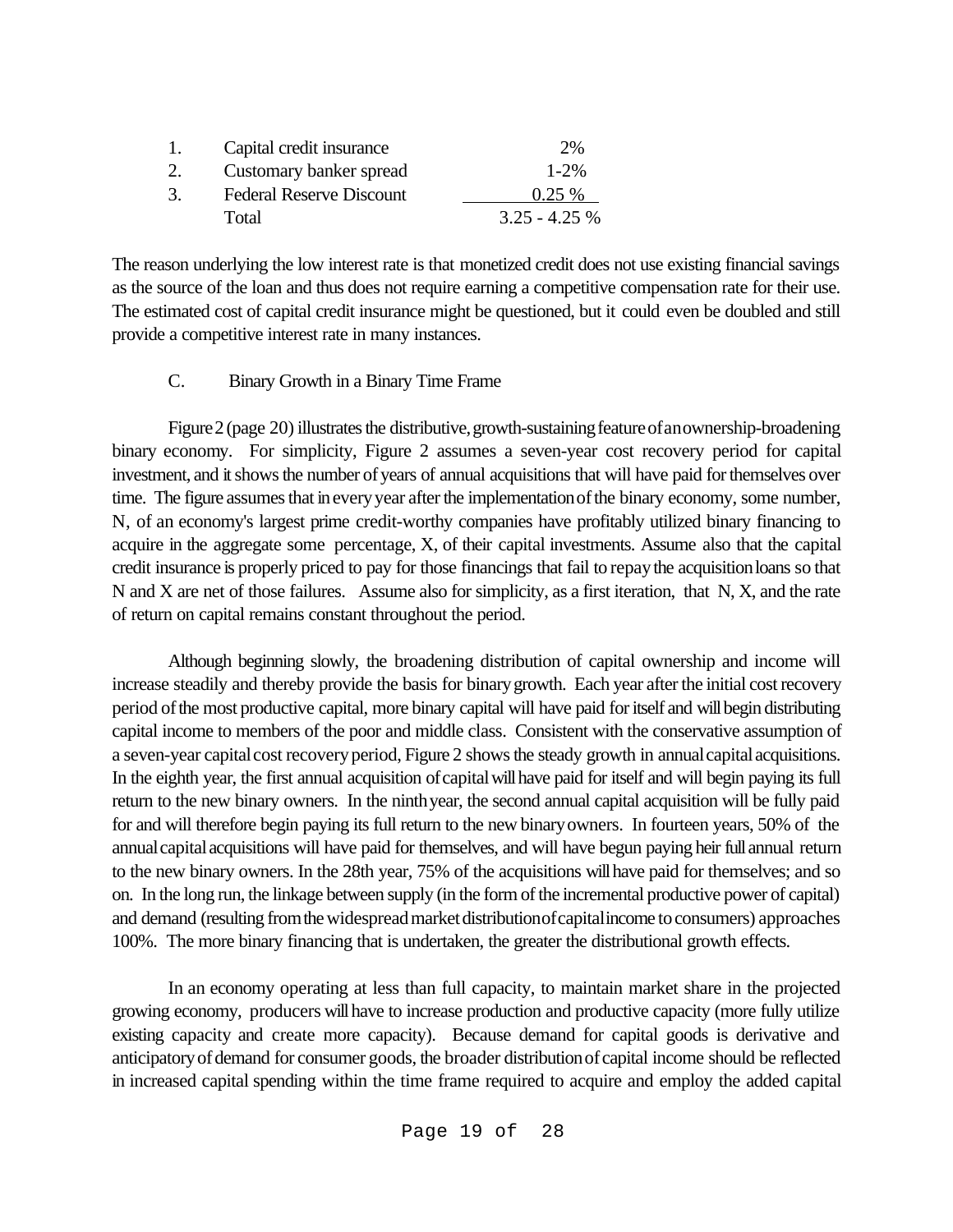necessary to increase production to satisfy the additional anticipated consumer demand. Thus, for example, with a capital cost recovery period of seven years, and a capital planning investment horizon of five years, increased incentives for increased capital spending might materialize in the third year.



Figure 2

Indeed, the process might start even earlier. First, to the extent that the return on the equity represented by the binary shares exceeds the debt-servicing requirements, income will be available for payment to the binary beneficiaries before completion of the capital recovery. Second, to the extent that consumers feel wealthier by reason of their capital ownership, their marginal savings and consumption rates will shift towards more consumption even before they begin to receive binary income. Furthermore, the terms ofthe loanagreements mayprovide forincreasing partialdividend payments directly to the beneficial owners as specified percentages of the loans - and shares - become fully paid.

### D. Why is the binary infrastructure necessary to manifest binary growth?

Some people may question why, if there is such untapped growth potential in existing capitalist economies, is the binary infrastructure needed. Some have asked "why does not savings made available for lending to others not work to employ and ultimately eliminate the unutilized productive capacity?" Earnings not spent on consumptioncanbe lent to those who will spend it thereby employing the unutilized capacity. People and institutions are indeed free to borrow; yet the unutilized capacity persists. Neoclassical economics has no answer for this except to concede that the markets must not be efficient (at least to the extent of unutilized productive capacity). But this analysis provides no remedy. Keynesian economics seeks to remedy the situation by redistributing demand. This approach seems to help for a while but massive unutilized productive capacity still persists. The failure of both approaches is the failure to focus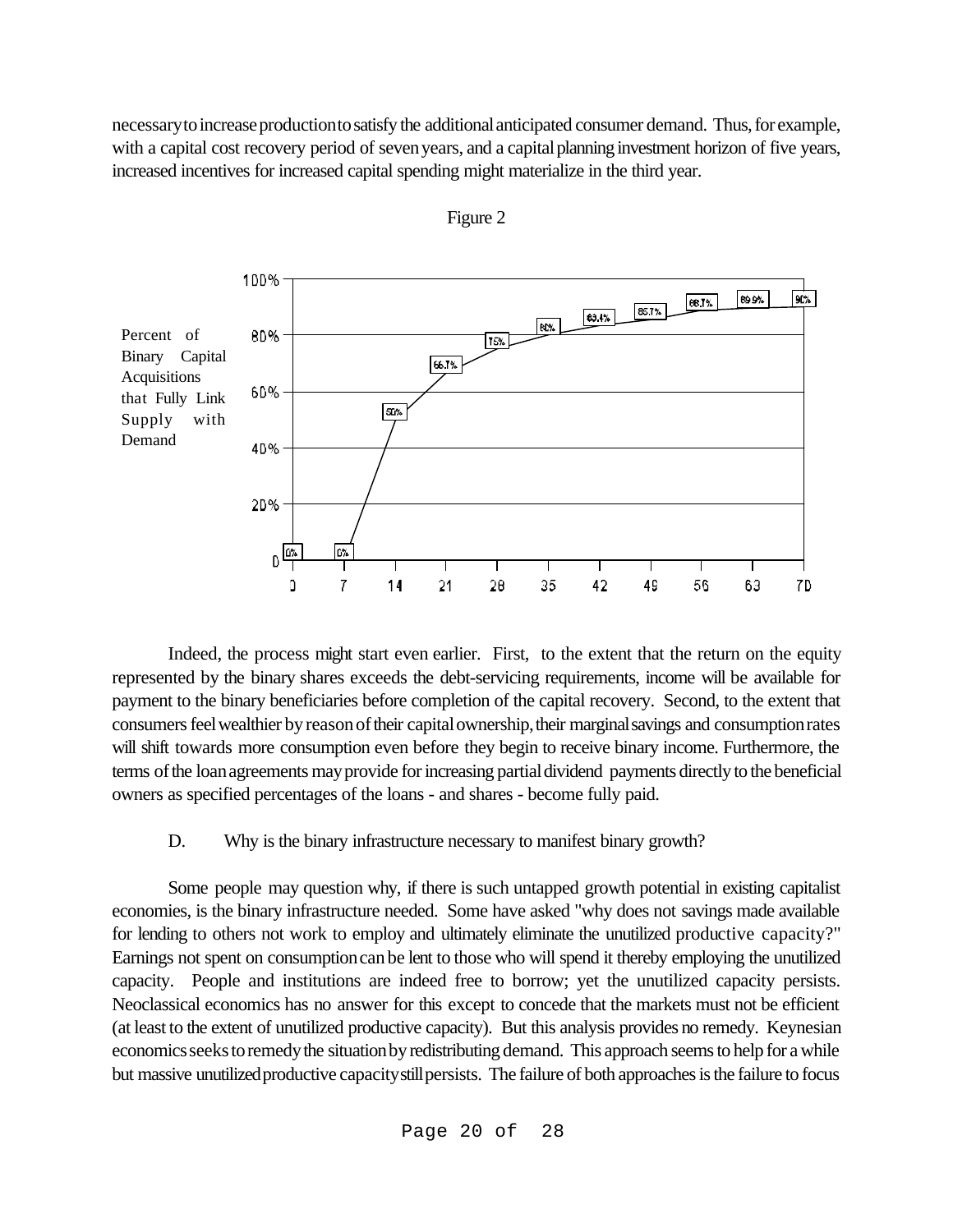onownership distributionand its systemic impact on the demand for both consumer and producer goods.

From a binary perspective savings available for relending does not buy up the unutilized capacity because

- (1) demand forthe employment of capital and labor to produce capital goods is derivative of anticipated demand for consumer goods in a future period; and
- (2) concentrated wealthdoes not promise to distribute sufficient consumer demand on market principles in the relevant future period to make additional investment sufficiently profitable in the relevant earlier period.

The USA economy offers (1) consumer credit (which entices people to acquire what they cannot afford while indirectly financing capital acquisition for existing owners) and (2) capital credit for existing owners; and yet the unutilized productive capacity persists. If binary analysis is correct, those forms of credit merely increase the long-run shortfall in consumer income by adding to the price of consumer goods while concentrating ownership by excluding non-owners and minimal owners from competitive participation in the capital acquisition process. The unutilized productive capacity will persist (and the incentive to create still more capacity will remain sub-optimal) as long as capital credit and earnings are as a practical matter needlessly restricted to well-capitalized people. Binary analysis indicates that to be competitive with substantial owners, non-owners and minimal owners need access to  $(1)$  the full pre-tax earnings of capital, (2) capital credit insurance, and (3) the prospect of monetized credit which requires no interest payment for the use of existing savings. Once the markets for capital acquisition are opened in this way, participants will be able to capitalize on the prospects of binary growth in a way that is not practical in the present capital markets. Thus, binary economics explains (1) why the freedom to save, lend and borrow do not work to employ the unutilized capacity, and (2) how the markets for capital credit can be reformed to make lending an effective means of employing unutilized capacity and promoting growth by way of voluntary ownership-broadening market transactions.

## VI. POSITIVE AND NORMATIVE ASPECTS OF BINARY ECONOMICS

To understand the binary approach, it is instructive to focus on its positive and normative dimensions. The proposition that capital has a potent distributive relationship to growth has both positive and normative content. The positive aspect is the prediction of measurable incremental growth that will result if the markets are restructured to broaden capital acquisition according to binary principles. However, as explained more fully below, the prediction of growth is based ona specific understanding of the normative content of private property.

The most important or compelling normative aspect of binary economics might be perceived of as, "it is good and just for everyone to have competitive capital acquisition rights so that they can acquire capital with the earnings of capital and thereby enjoy a higher standard of living and a life of greater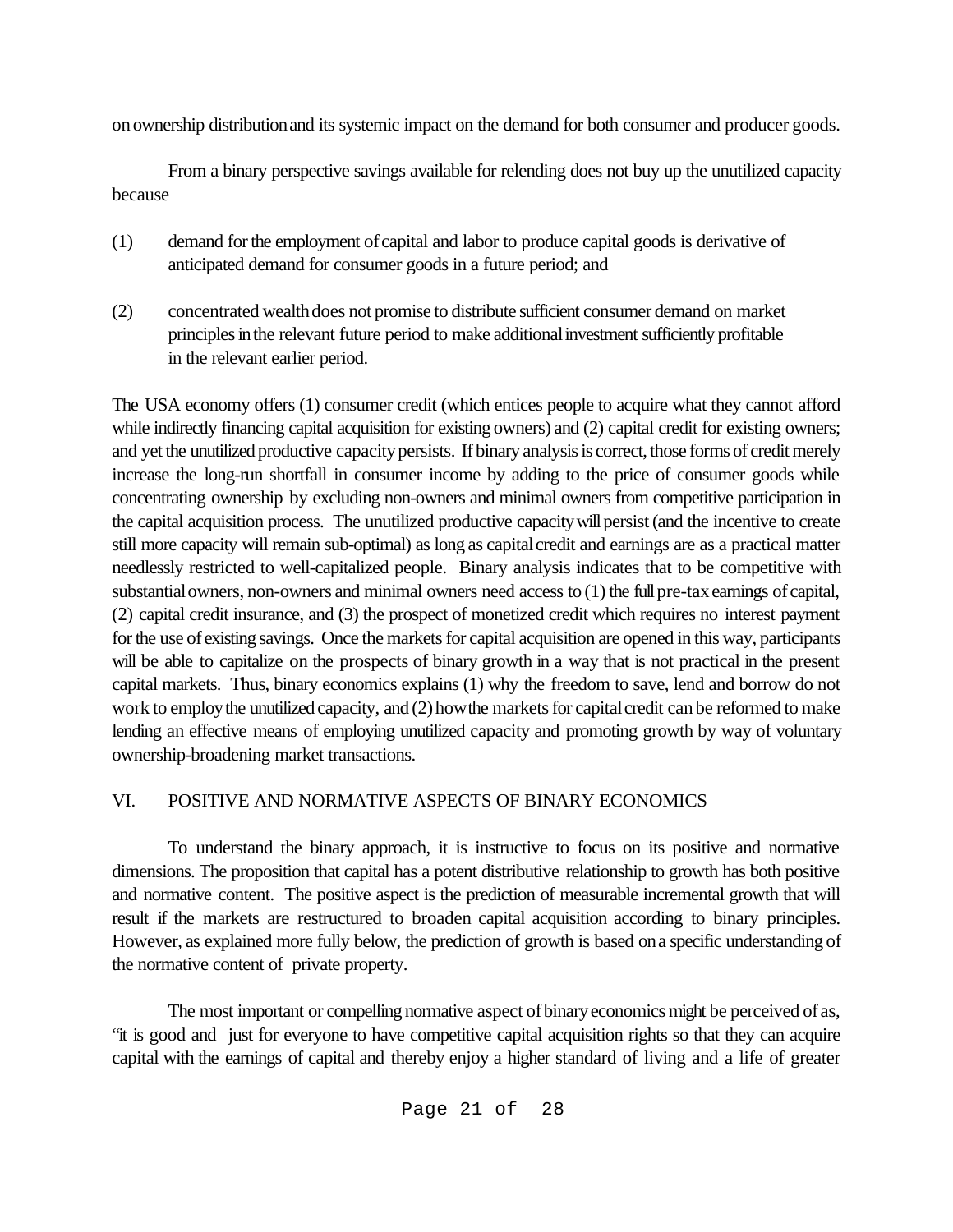opportunity." However, the belief that broader ownership is good or just is by no means unique to binary economics; and there are other approaches to broader ownership (such as the micro-credit approach) that are not based on binary principles. Nevertheless, there are several other important normative aspects of the binary approach that are unique to binary economics, that are true, and that have positive effect on distribution and growth even if one were to believe that capital ownership might be bad for most people and therefore better kept concentrated. These are discussed briefly below.

## A. Greater Growth Without Redistribution:

One normative aspect of the binary approach is that it is voluntary in nature. The institution of a binaryeconomy, as described above, does not require ownership-broadening transactions; it merely opens the financial infrastructure so that ownership-broadening financing generically is more nearly competitive with ownership-concentrating financing. All transactions faithful to binary principles are voluntary. None are required.

Accordingly, binary growth is not redistributionary. If a credit-worthy company determines (with requisite shareholder approval) to utilize ownership-broadening binary financing to finance some or all its capital investment requirements and therefore sells shares at fair value to a constituency trust for the benefit of new shareholders for good corporate purpose, it would not be correct to say that the shares were redistributed from the company's existing shareholders. In other words, existing ownership does not include the absolute right to acquire additional ownership, but only the right to acquire it in voluntary exchanges. Real redistributions do occur when a corporation sells shares to finance growth in contravention of pre-emptive rights or other specific claims, or for less than fair value, but not in the general case.<sup>16</sup> Opening the system corporate finance to ownership-broadening financing merely renders more equal and competitive the opportunities and benefits of capital acquisition (that are well supported and promoted by government-protected infra-structure) but presently open as a practical matter to only a relative few.

Thus, the promised benefits of binary growth and capital ownership for poor and working people are not achieved by taking anything away from others. All shares acquired by the constituency trusts for the beneficiaries are fully paid for by the earnings of the capital acquired. Dividends earned bythe binary shares (used either to repay the loan or to provide capital income to the stakeholders) will not be paid unless all antecedent costs and prior claims are paid. The earnings received by the binary owners are earnings of *their* shares, they are not the redistributed earnings of others.

<sup>&</sup>lt;sup>16</sup> "Binary Economics, Fiduciary Duties and Corporate Social Responsibility: Comprehending Corporate Wealth Maximization for Stockholders, Stakeholders, and S*ociety,"* 76 *Tulane Law Review* 1531 (2002).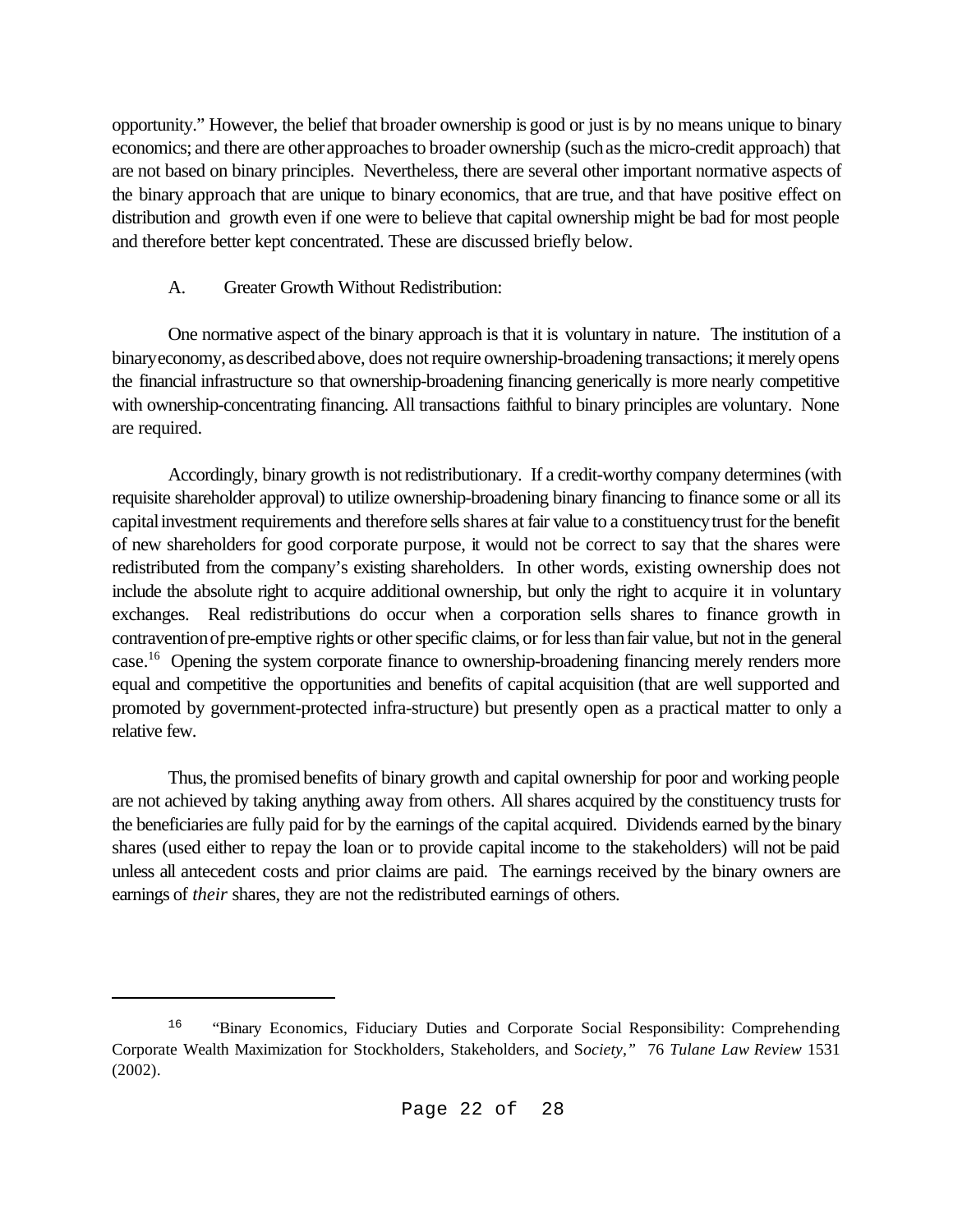In summary, binary economists maintain that

(1) the broader pattern of capital acquisition facilitated in a binary economy,

(2) the consequent broader distribution of capital ownership,

(3) the market based incentives for additional investment, employment, and consumption, and

(4) the consequent growth

are not redistributionary because

(1) all related transactions are voluntary and

(2) no capital income is distributed to its new owners unless and until all financial obligations of capital acquisition, maintenance, and operation required to produce that capital income have been paid.

## B. The Normative Conditions for Binary Growth

The prediction of a positive distributive relationship between capital ownership and growth assumes a normative content to private property that rests on three principles with deep roots in Anglo-American common law:

- (1) Universal participation,
- (2) Distribution according to production and voluntary exchange, and
- (3) Such limitation as necessary to protect the rights of others and society in general.<sup>17</sup>

These are the principles that are reflected in the model of a binary economy and its system of corporate finance as described above. A moments reflection also reveals that these principles are also essential theoretical conditions in classical, neoclassical and Keynesian economics for free and competitive markets: (1) no barriers to entry; (2) voluntary exchange and (3) limitations on ownership as necessary to prevent monopolization.

Despite high-sounding rhetoric, however, in present-day capitalism, based on mainstream economic theory, these principles are honored primarily in the breach because conventional economics denies that capital is independently productive and denies that the distribution of its ownership has a crucial bearing on the expression of value, prices, production, distribution, consumption, market efficiency, the employment of unutilized productive capacity, and growth. Conventional economic theory recognizes no imperative (1) to include all people in the process whereby capital is acquired with the earnings of capital; (2) to protect the institutions of voluntary exchange from the distortions in pricing transactions in markets in which most participants live in economic duress while others wield monopolized wealth, and (3) to end the monopoly of concentrated ownership by institutional reforms to enable all people to acquire capital competitively with the earnings of capital. Inpresent-daycapitalism, the economic participation offered to

<sup>&</sup>lt;sup>17</sup> The Second Treatise on Civil Government, John Locke. See Robert Ashford and Rodney Shakespeare *Binary Economics: the New Paradigm,* (1999), pp. 336-346.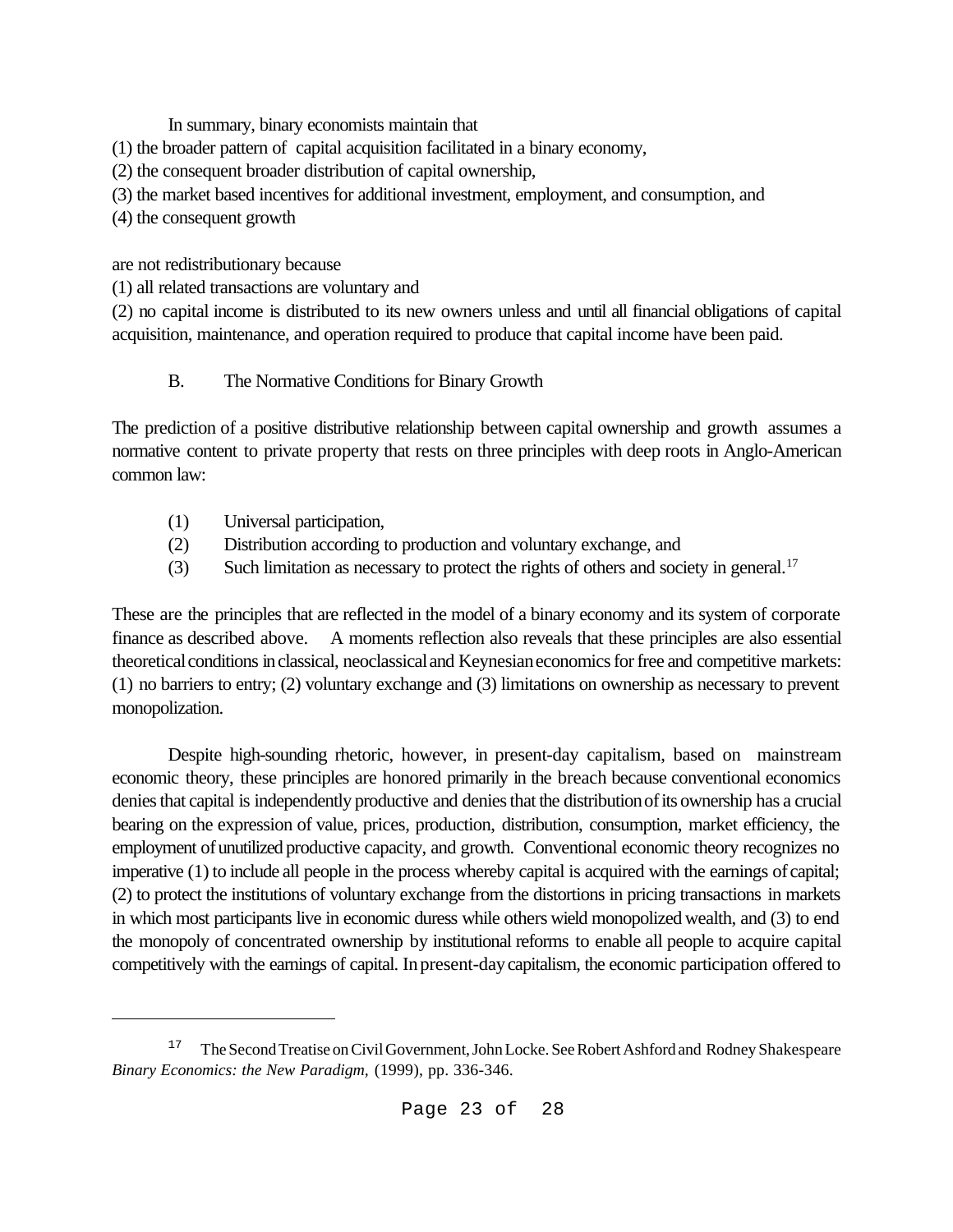most people is by way of jobs, welfare, and private charity; ownership is practically available only to the well-capitalized and is not offered as a practical matter to most people.

Of all the mainstream schools of conventional economics, only Keynesian recognizes that concentrated distribution adversely affects the full employment of existing capacity and growth; but Keynesian economics focuses primarily on the distribution and redistribution of income, rather than on the distribution of rights to capital acquisition (thereby violating the first principle of private property). Furthermore, Keynesian economics (1) makes no distinction between the distribution and redistribution of income and capital (2) does not insist on universal participation in capital acquisition and (3) imposes no institutional limits on capital acquisition other than forms of taxation of capital and capital income, which render it essentially impossible for people without capital to acquire capital competitively with the earnings of capital (thereby violating all three principles of private property).<sup>18</sup>

Ofthe various economic approaches under consideration, only binaryeconomics honors the three normative principles of private property. It honors full and openeconomic participation by opening to all people the system by which capital is acquired with the earnings of capital. It honors the principle of voluntary exchange by rejecting the involuntary redistribution as means to broaden participation in capital ownership. It honors the principle of limitation not by imposing limitations on existing owners regarding what they can do with their property, and not by taxing or redistributing their income or capital, but rather by opening to all people the government supported process of acquiring capital with the earnings of capital.

## VII. CHOOSING AMONG PARADIGMS ON SCIENTIFIC PRINCIPLES: ADDRESSING UNUTILIZED PRODUCTIVE CAPACITY

## A. The Choice of Paradigms

This article has discussed the major economic paradigms that presently dominate mainstream thinking and has advanced the binary economic paradigmas one more consistent withscientific principles. To address the question of unutilized productive capacity in ways that best serve people, those in positions ofresponsibilityshould consider the fundamental assumptions and principles underlying these approaches:

1. The classical and neoclassical paradigms (that assume that [a] unutilized capacity and suboptimal growth are anomalies that will eventually disappear with the progressive deregulation of the free market's "invisible hand" and [b] the concentration of ownership

 $18$  Although taxation can be used to redistribute income and capital from those who do not spend to those who will, taxation of capital earnings also precludes most people from acquiring capital with the earnings of capital, while protecting and preserving the effective monopoly on capital acquisitions for the exclusive benefit of well-capitalized people and a very few others.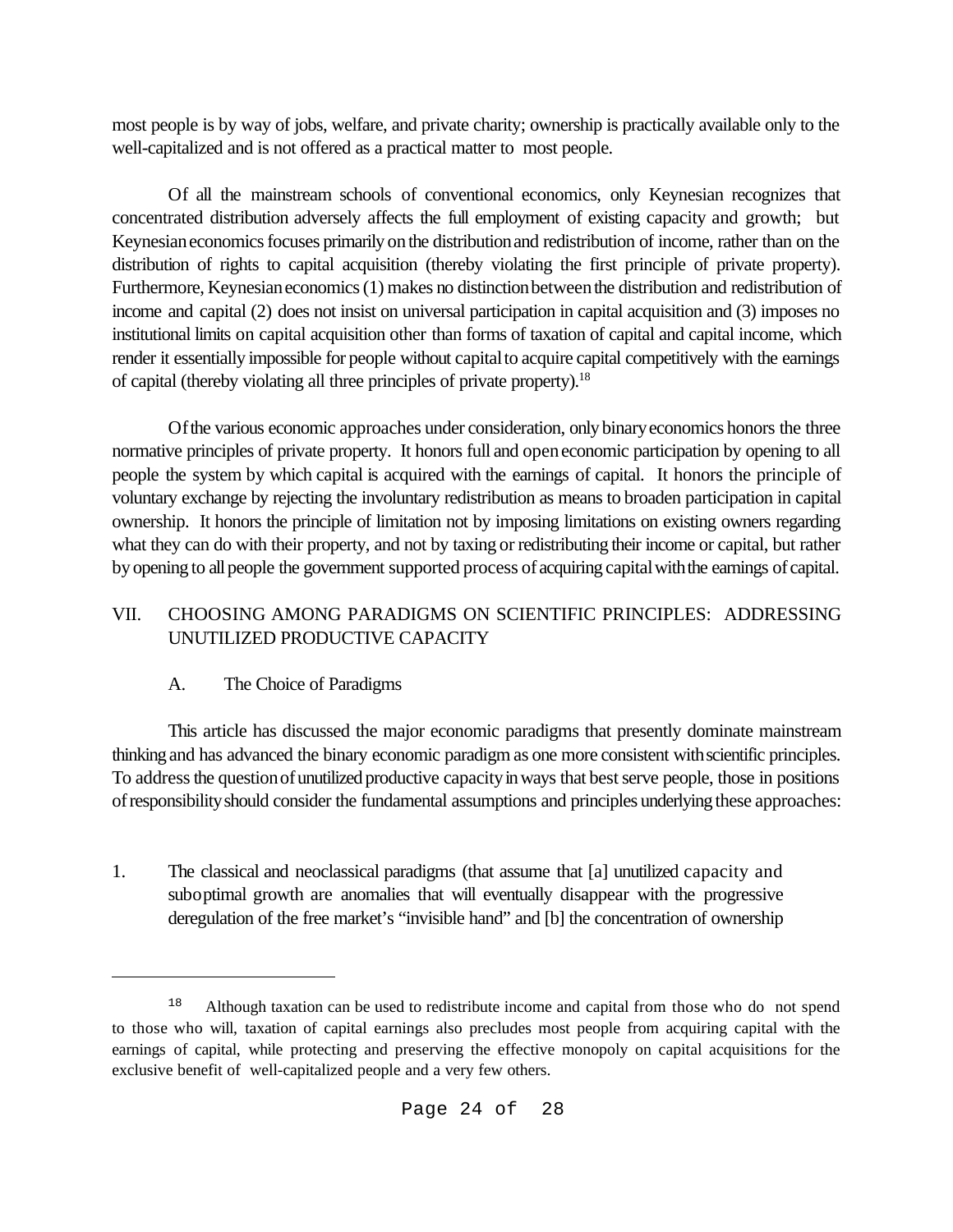is not an obstacle to the profitable employment of unutilized productive capacity and to greater growth);

- 2. The Keynesian paradigm (that [a] recognizes the existence of unutilized productive capacity and the market'sfailure to distribute effective demand, but [b] assumes [that the concentration of ownership is not as fundamental to solving the problem as the distribution and/or redistribution of income, and [c] offers solutions that make no fundamental distinction between distribution and redistribution of income and capital in its policies offered to achieve a fuller employment of resources and greater growth); and
- 3. The binaryparadigm(that[a] assumesthat capitaland labor are independently productive, [b] reasons from that assumption that the distribution of capital ownership is positively related to the profitable employment of unutilized capacity and to economic growth and therefore [c] sees concentrated ownership as a main cause of persistent unutilized capacity and a major barrier to the profitable employment of unutilized productive capacity and to greater economic growth, [d] insists (as the law of private property insists) on making a critical distinction between the distribution and redistribution of income and capital, and [e] provides voluntary ownership-broadening solutions (not dependent on redistribution) to distribute more broadly the market demand needed to employ more unutilized capacity profitably and promote greater economic growth).

For many years, although policies based on the classical, neoclassical, and Keynesian economic approaches (and on a mix of the three) have been repeatedly tried by governments, recommended by consultants, and taught by teachers, the underlying anomaly ofunutilized productive capacityamidst great unsatisfied needs and wants remains. In contrast, the binary alternative has never been tried, is almost never advanced, considered or recommended by those in an effective, responsible position to implement it or draw constructive attention to it, and is only rarely taught to students.

Mainstream economic theory and practice (which consist primarily of a mixture of classical, neoclassicaland Keynesian principles) are premised on (1) an assumptionofscarcity, (2) a homocentric conception of production that ignores or trivializes the independent, growth-enhancing work of the nonhuman contributions to production, and (3) an analysis that (a) accepts as inconsequential a highly concentrated pattern of ownership that excludes most people from viable capital ownership no matter how hard they work and (b) denies that enabling all people to acquire capital with the earnings of capital will help to employ unutilized productive capacity and produce growth. Binary economics rests on  $(1)$  an assumption of relative abundance that results from  $(2)$  the independent productiveness of capital and labor, and (3) the voluntary inclusion of all people in the process of capital acquisition with the earnings of capital.

Impartial analysis based on the scientific principles (that require of any theory [1] workable assumptions, [2] internal consistency and [3] replicable description, prediction, and prescription) indicates that binary economics fares better than any mainstreameconomic theoryinaddressing the persistence of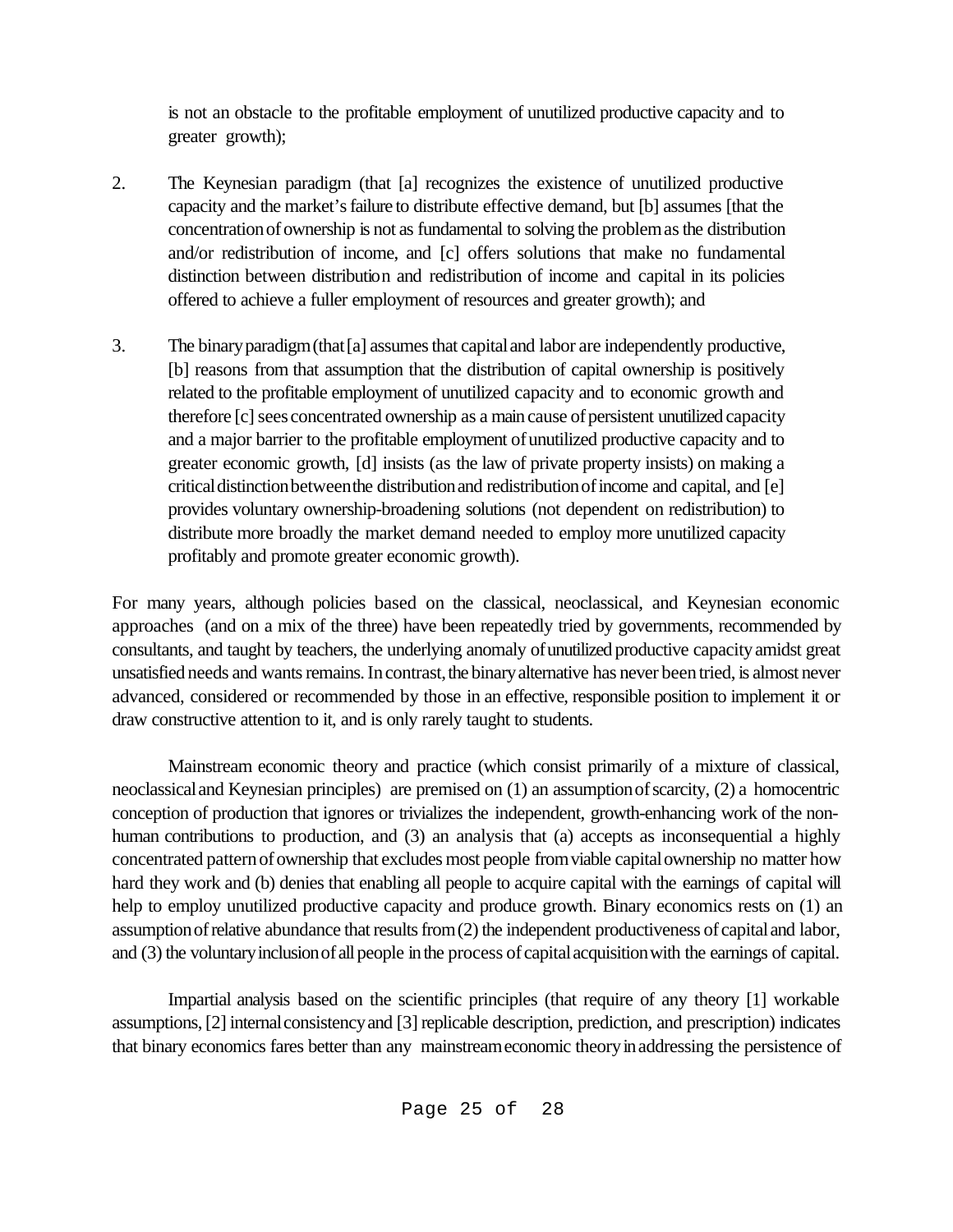unutilized productive capacity alongside of unmet needs and wants in markets that are supposedly becoming more competitive. Starting with assumptions that recognize six independent productive and distributive powers of capital, binary economics with internal consistency [1] describes how unutilized productive capacity and suboptimal growth persist in markets that are supposedly becoming more efficient, [2] predicts their persistence until the markets are opened to broaden capital ownership voluntarily, and [3] prescribes concrete steps that can be taken to broaden ownership voluntarily in ways the will help to employ unutilized productive capacity and promote growth. When compared to the scientific foundation underlying conventional economics, as a matter of scientific principles, the theoretical and empirical foundation for the binary paradigm (along with the correlative obligation to learn and teach it) is already well established. It simply needs to be recognized.

Because it is more consistent with scientific understanding, binaryeconomics cangreatly enhance practical economic understanding especially regarding (1) corporate finance, (2) corporate social responsibility, (3) government responsibility, and (4) the teaching of economics. These are discussed briefly below.

## B. Duties of Corporate Fiduciaries, Advisors, and Government Officials

If one wants to have a major impact on economic policy, it is well to consider the opportunities available to major prime-credit worthy corporations and government policy regarding them. Such corporations own most of the capital in virtually every economy and are in a good position to exercise some substantial measure of corporate social responsibility regarding the opportunities available to them.

The principle of binary growth suggests that these corporations can increase the profitability and value of their assets if they begin to take practical steps to broaden the ownership of their common shares to include their employees, consumers, neighbors, and others. The fact that, with modest reforms of the system of corporate finance, a corporation can meet its capital requirements at several points or more below prime interest rates, while simultaneously broadening its ownership base, is inherently of special interest to the corporation. As a legal matter, the availability of such financing presents a responsibility to corporate directors, officers, and other fiduciaries including lawyers.

Anglo-American law makes clear that corporate fiduciaries owe their primarywealth-maximizing duties first and foremost to the corporation and only secondarily to the shareholders. From the corporation's perspective, the purpose of corporate finance is to enable a corporation to acquire capital *before* earning the money to pay for it. From the corporate perspective, the opportunity to acquire needed capital at its lowest cost and the opportunity to increase corporate wealth by broadening ownership are corporate opportunities that cannot be disregarded by fiduciaries consistent with their fiduciary duties. Generally fiduciaries are legally required to disclose suchinformationto officers and directors who (if they believe that including employees, customers and others in prospective capital acquisition planning is in the best interest of the corporation) would be legally required to recommend it to the shareholders for their consideration. Similar ethical obligations of disclosure also apply to financial and economic advisors. If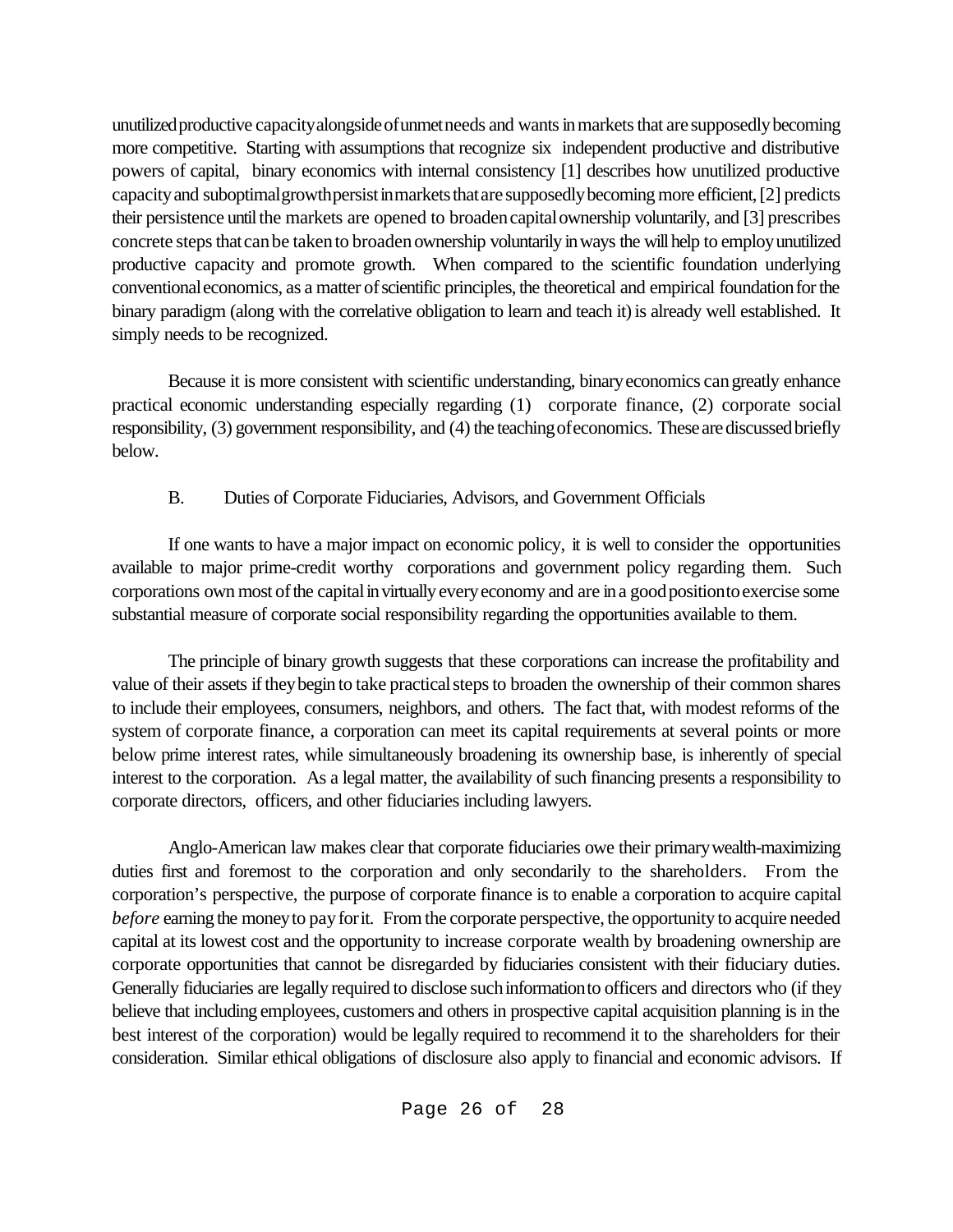binary financing might benefit both the corporation and the shareholders, then they should certainly be informed ofthatfact. Similar obligations of disclosure and positive action also apply to government officials charged with the responsibility to improve the economy.<sup>19</sup>

# C. Responsibilities of Teachers - The People Have a Right to Know.

Just as it is the professional responsibility of corporate directors, institutional fiduciaries, financial advisors, and government officials to inform their shareholders, clients, and constituencies of *all* of their wealth-maximizing opportunities, so too it is the responsibility of teachers - especially tenured teachers to teach with full disclosure that reveals *all* the relevant analysis, insights, opportunities, and concerns. Presently there is no single conventional school of economics that provides non-controversial explanations and effective solutions for persistent unutilized productive capacity. Nevertheless, economists and other academicians routinely teach classical, neoclassical, and Keynesian economic principles about whichthey are either skeptical or in disagreement in theory or in practice. To be fair to their students and other citizens, responsible teachers teach the theories and doctrine and explain their skepticism or disagreement. The people have a right to know.

To be included in the curriculum, theories require sufficient theoretical and empirical foundation. Inaddressing the well-documented anomaly of persistent unutilized productive capacity, boththeoretically and empirically, binary economics rests on a foundation more consistent with observable facts than classical and neoclassical economics (which so profoundly shape conventional economic theory and political economy, but whichhave no explanation or solution for the persistence of unutilized productive capacity). Binaryeconomics provides an explanation for persistent unutilized productive capacity that is different from Keynesian economics (one that assumes that capital is independently productive and has a potent distributive relationship to growth) and a different systemic solution (one that relies on private property and voluntary transactions in more open markets rather than the governmental redistribution of demand). Unlike Keynesian economics, binary economics makes a fundamental distinction between the distribution and redistribution of income and capital, which renders it more consistent with human behavior, private property principles, and the voluntary exchange principle of free markets. On what principled basis are classical, neoclassical, and Keynesianeconomics taught and binary economics excluded? Certainly not on grounds of a lack of theoretical and empirical foundation. If teachers are either skeptical or in disagreement with binary economics in theory or in practice, they should teach the binary principles (just as they teach classical, neoclassical, and Keynesian principles) and explain their skepticism or disagreement. The students have a right toknow. Students deserve full disclosure regarding the relevance of binary economics to course, program and degree offerings.

 $\backslash$ 

<sup>&</sup>lt;sup>19</sup> "The Socio-Economic Foundation of Corporate Law and Corporate Social Responsibility," 76 *Tulane Law Review* 1187 (2002).